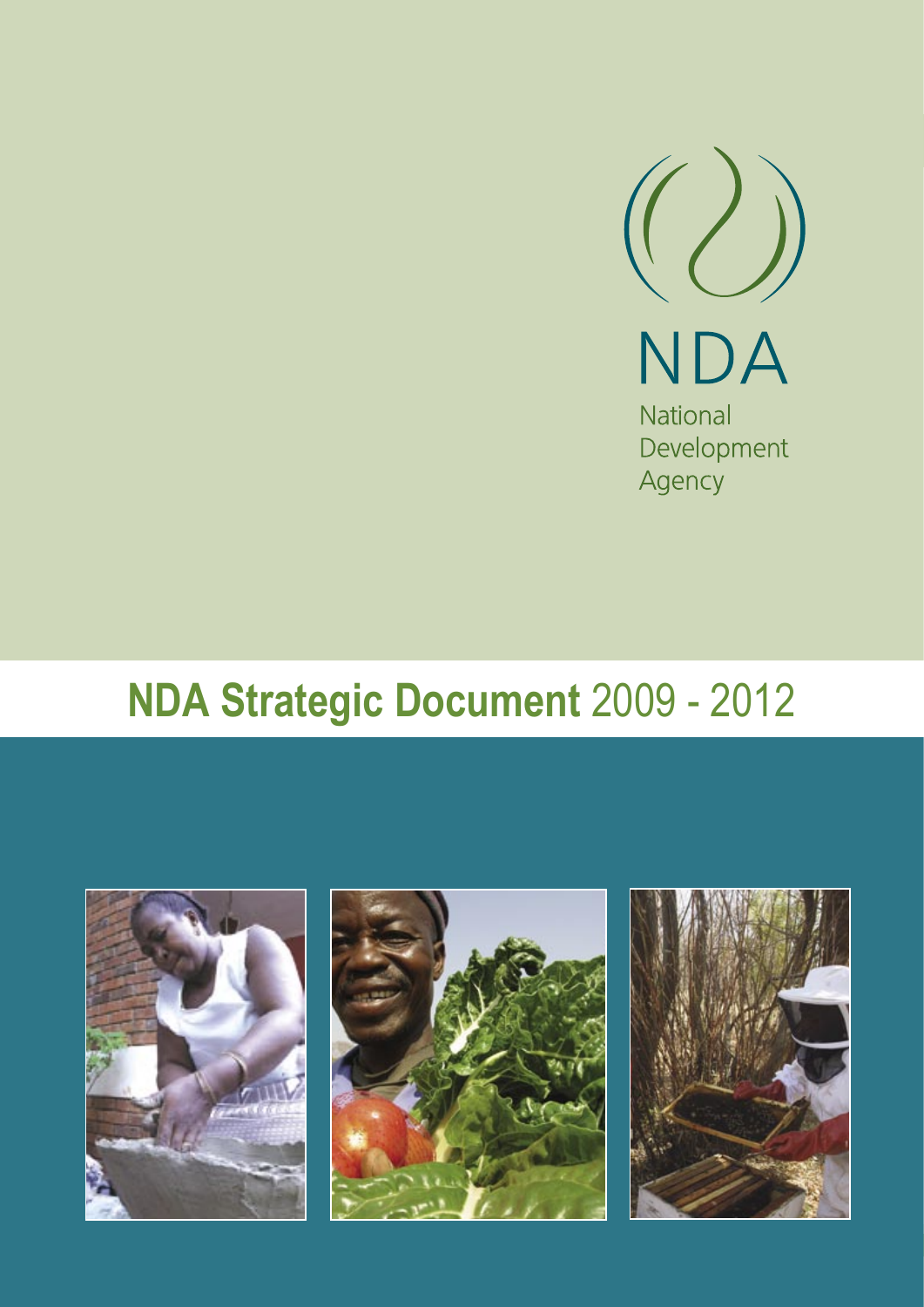## **The NDA 2009 - 2012 Strategic Plan Report to The Minister of Social Development**

### Table of Contents



- 1. Introduction
- 2. Minister's Foreword
- 3. Our Mandate, Values, Vision and Mission
- 4. Chairperson's Review
- 5. NDA Board Members
- 6. CEO's Review
- 7. NDA Executive Management
- 8. The Strategic Plan
- 9. Three-year Strategic Plan 2009 2012
- 10. NDA Consolidated Budget 2009 2010
- 11. Budget Based on Strategic Objectives
- 12. NDA Personnel per Peromnes Level as at 1 February 2009
- 13. Human Resource Implications
- 14. Project Funding Criteria
- 15. Abbreviations and Glossary
- 16. Our Provincial Contact Details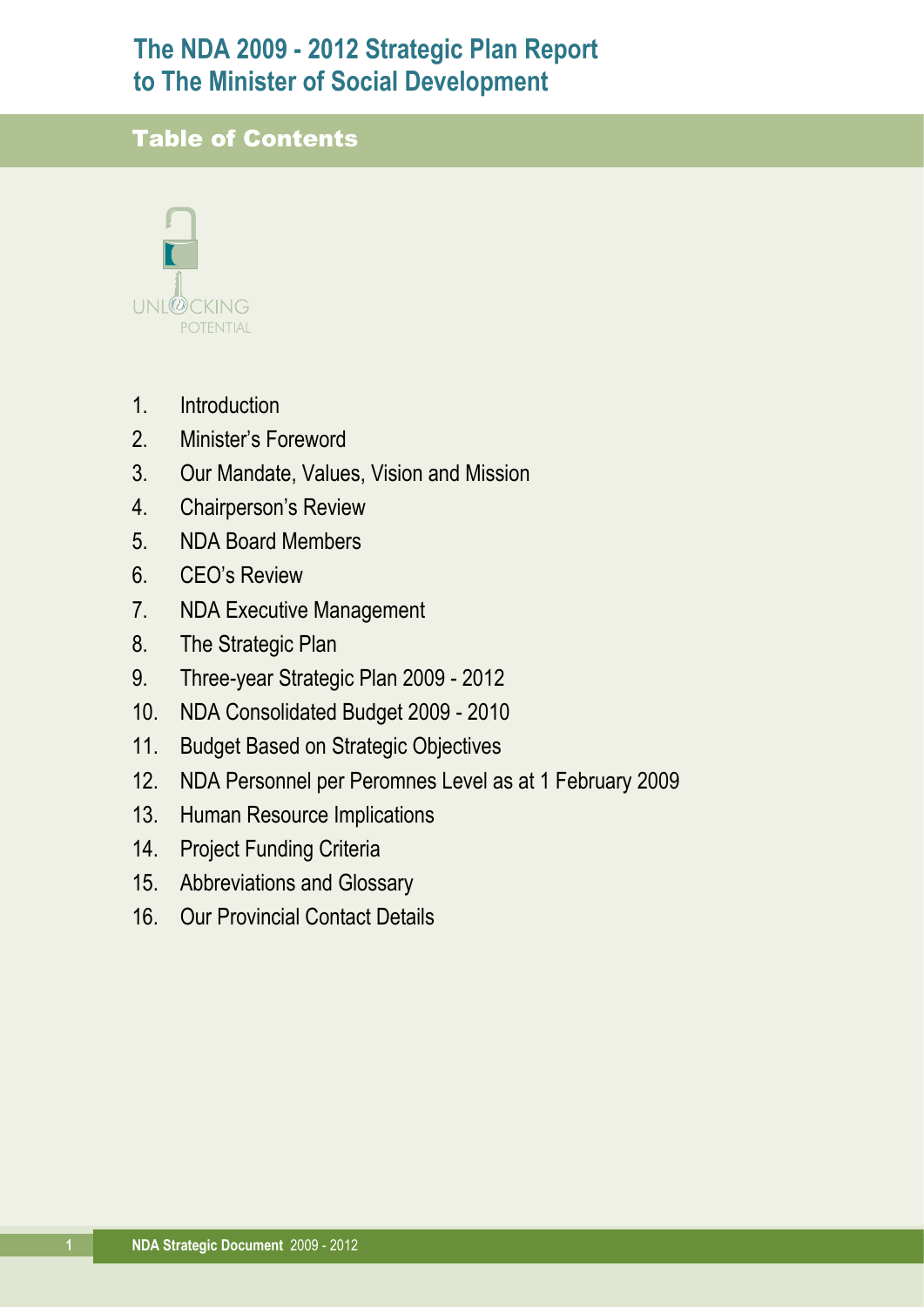### 1. Introduction

## "Government is painfully aware that abject poverty is still too widespread in our society; and the level of inequality is too high."

President Kgalema Montlanthe, State of the Nation Address, 2009

In line with government's War on Poverty, and in the wake of the economic results of the global financial crisis, the role of the National Development Agency (NDA) in South Africa is clear. The NDA's mandate remains to support and to strengthen civil society organisations (CSOs) in the pursuit of programmes that meet the development needs of the most vulnerable of our society – the rural poor, women, youth and the disabled.

The NDA Strategic Document 2009 – 2012, sets out in detail exactly how the NDA will fulfil its mandate over the next three years. In the process, what also emerges is the cross-cutting nature of the NDA's activities, for instance in the fields of agrarian, rural and local economic development (LED). The NDA Strategy underscores the need for a more integrated, coordinated approach to poverty eradication.

The NDA's Three Year Strategic Plan sets a series of interventions, which in turn can be broadly grouped into four main strategic objectives. The first of these is to grant funds and to provide support for CSOs to successfully implement poverty eradication projects, particularly those pre-identified as nodes of special need by the Urban Renewal Programme (URP), the Integrated Sustainable Rural Development Programme (ISRDP) and the Project Consolidate-supported local authorities. In these areas of special need the NDA will work via the CSOs to mobilise resources to support, in particular, small scale agricultural projects, while at the same time assisting the CSOs themselves to build the capacity they need to serve the interests of the communities they arise from. The monitoring of delivery will apply equally to the CSO-led projects as to the NDA's own activities, requiring where necessary a capacity development framework and implementation plan. The aim is sustainable development, job creation, food security projects, rural income-generating projects, targeted agribusiness and agricultural development projects, and in general a path out of the poverty trap which keeps people dependent on others instead of mobilising their own untapped potential.

Second, the NDA Strategic Plan centres on the sustainability of the NDA itself as a key developmental resource for the State going forward. This means building the NDA brand as well as innovation in securing alternative sources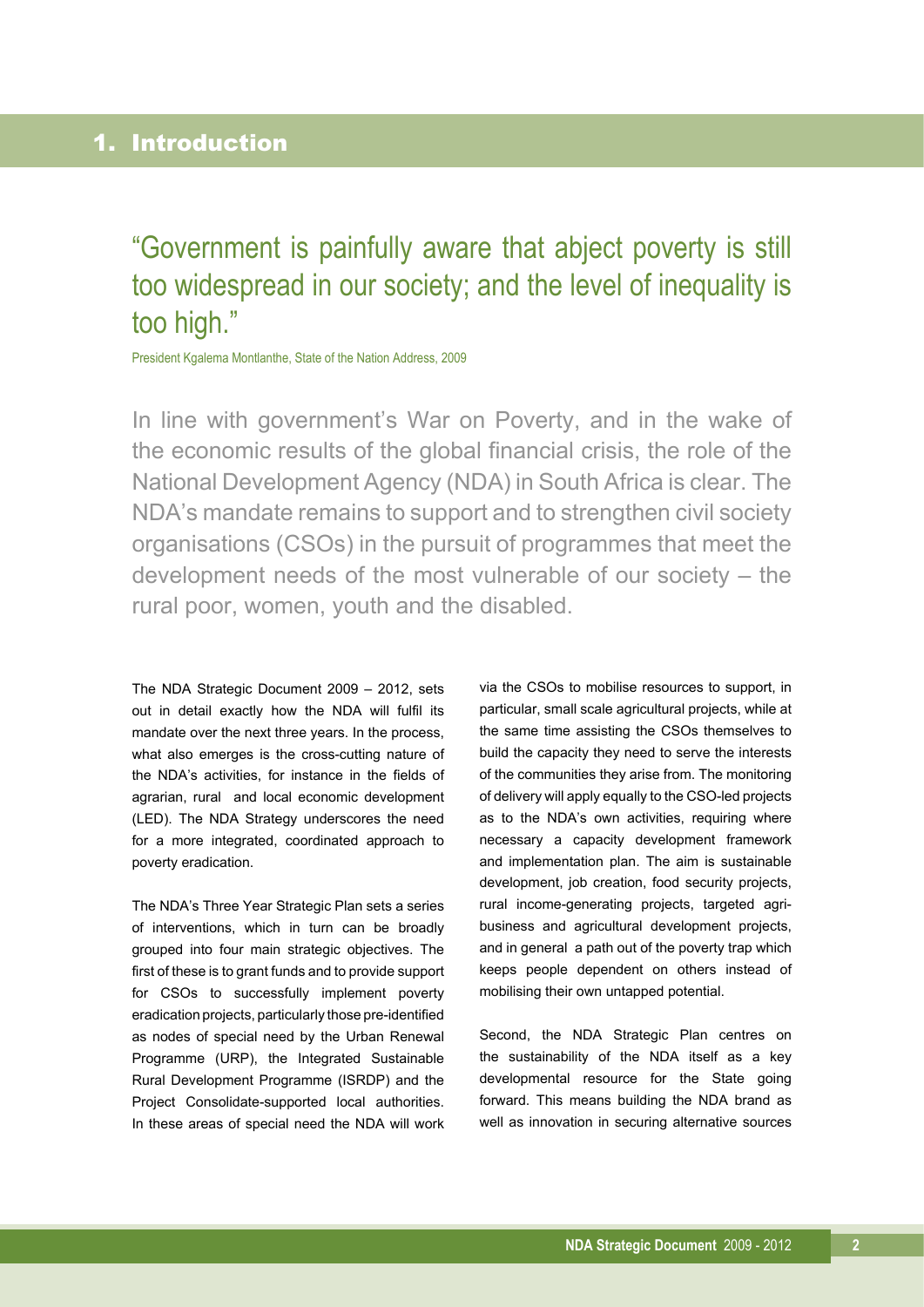of revenue and leveraging existing sources better to enable the NDA to fulfil its mandate, in coordination with other key role-players in government, civil society and the private sector. The purpose is to raise or earn R50 million extra in cash or kind by 2012. At the same time the NDA is accelerating its own programmes to employ and develop individuals drawn from the very sectors of society it is mandated to serve, such as people with disabilities. Alongside this, programmes will be implemented to improve operational efficiencies

effective community-based development in South Africa. This forms part of government's broader "War on Poverty" so eloquently outlined in this year's State of the Nation Address by the President. It means building a functional, database backing a resource centre that can be drawn on by the NDA and its allies in the "War on Poverty". More specifically the data base will also include detailed reports on NDA-funded projects accompanied by impact assessments, and inputs into development policy produced. Such a service will also assist our

"The NDA Strategy underscores the need for a more integrated, coordinated approach to poverty eradication."

(and thus free up resources for other uses as identified in the Strategic Plan) wherever possible and to embed the highest standards of corporate governance, compliance and accountability within the NDA.

Third, the NDA will be taking very seriously the search for new and original paths to development, hosting seminars and conferences with development experts and researchers from all walks of life to share learning, develop best practice, and search for new ways of achieving development goals. The NDA is a facilitator of dialogue and debate around these important issues, working with other development bodies and academia in pursuit of a shared vision of a better life for poor and marginalised South Africans. In the process it is expected that better tools for measurement of impact will be devised, and that collectively this initiative will culminate in an NDA National Conference.

Fourth, the NDA over the next three years will be filling in the information gaps that still impede partners in development, entrench the habits of lifelong learning and critical self assessment, and ensure the best application of scarce resources, whether human or financial.

The core components of the NDA's strategy for the years ahead is funding of projects; development and enhancement of partnerships to leverage resources; continued research and dialogue to inform policy and project funding; and entrenchment of governance and institutional efficiency. In this the NDA is building on the solid foundations laid by its predecessors and its Board, which saw 79 projects worth R89,9 million successfully concluded by the NDA in 2008 alone.

Last, but most certainly not least, the NDA Strategic Plan 2009-2012 incorporates clear key performance indicators and milestones for measuring delivery, as well as their links with budgets. In this manner the efficiency and the impact of the NDA's work will be transparent, monitored, and, where necessary, adapted and amended to meet new challenges.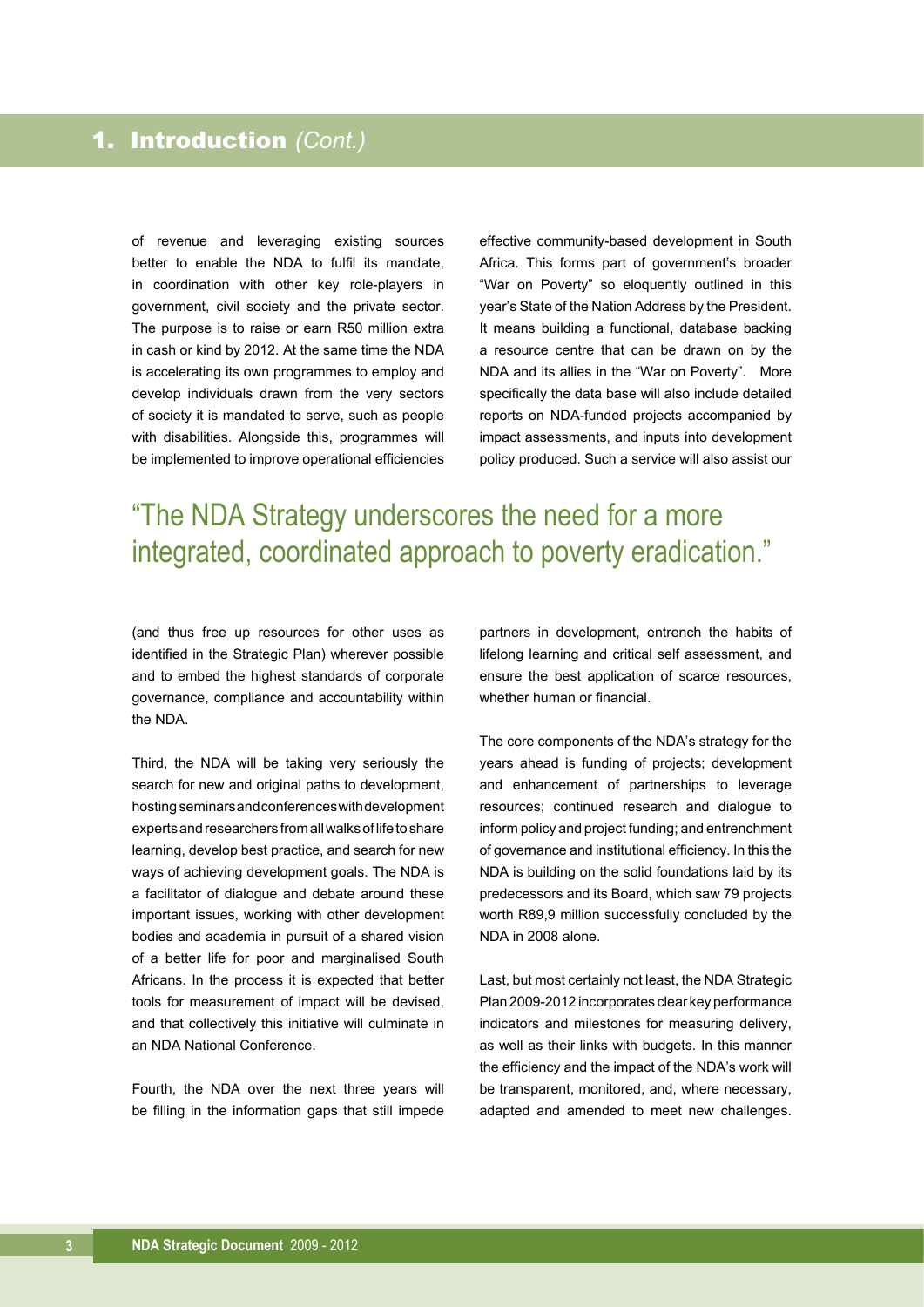"The aim is ... to make a practical difference in sustainable development and the end of dependency amongst the most vulnerable in our society."

The NDA Strategic Document 2009-2012 sets out a clear plan for the future. The aim is to measure strategically sound interventions and their impact to make a practical difference in sustainable development and the end of dependency amongst the most vulnerable in our society. In this the NDA will work within the context of national government policies, programmes and priorities, and report on such to the Minister of Social Development as the Strategic Plan unfolds.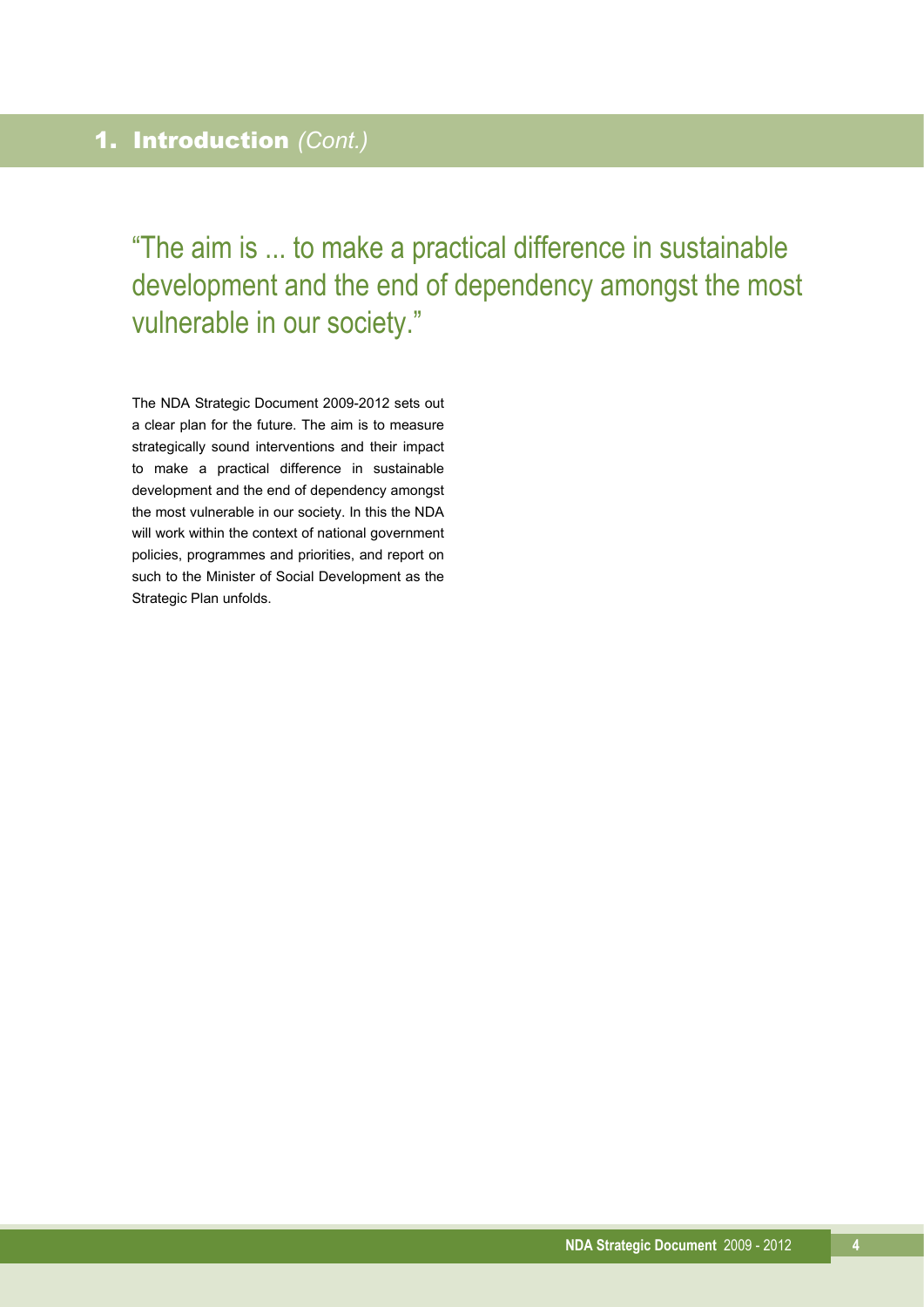### 2. Minister's Foreword



The role of the NDA is crafted to ensure that we continue strengthening communities and their organisations, including the broader civil society sector, to engage in poverty eradication initiatives.

Once again the 2008/2009 year has presented many challenges, not only to government, the people of South Africa and the NDA specifically but also to the world at large. As we face an uncertain and volatile economic climate, poverty looms as a serious threat and a major challenge to us all, especially to a country which remains a developing nation.

The war against poverty will have to intensify and will require the empowerment of our people to enable them to access sustainable economic and development opportunities through the combined effort of government, the private sector and all the citizens of our country in a joint initiative.

I do believe that we have such a partnership and that the National Development Agency has and will continue to play a strategic role in the identification and development of poor communities through funded development projects and capacity building programmes. The role of the NDA is crafted to ensure that we continue strengthening communities and their organisations, including the broader civil society sector, to engage in poverty eradication initiatives.

As the National Development Agency goes forward into this new term of government it is my sincere wish that it will continue with the work that it has successfully achieved in the past. The organisation must, however, strive towards greater heights in tackling the problem of poverty with creativity and alacrity as it grows and develops in a manner which will enable it to meet the challenge which our changing economic environment presents.

I would like to extend my thanks to the dedicated staff of the National Development Agency for their dedication to the task at hand as well as to the members of the Board and the chairperson, Bishop Mpumlwana. Board members have given tirelessly of their time and expertise to provide guidance and assistance to the organisation, for which we are all most grateful.

Minister Edna Molewa *Department of Social Development*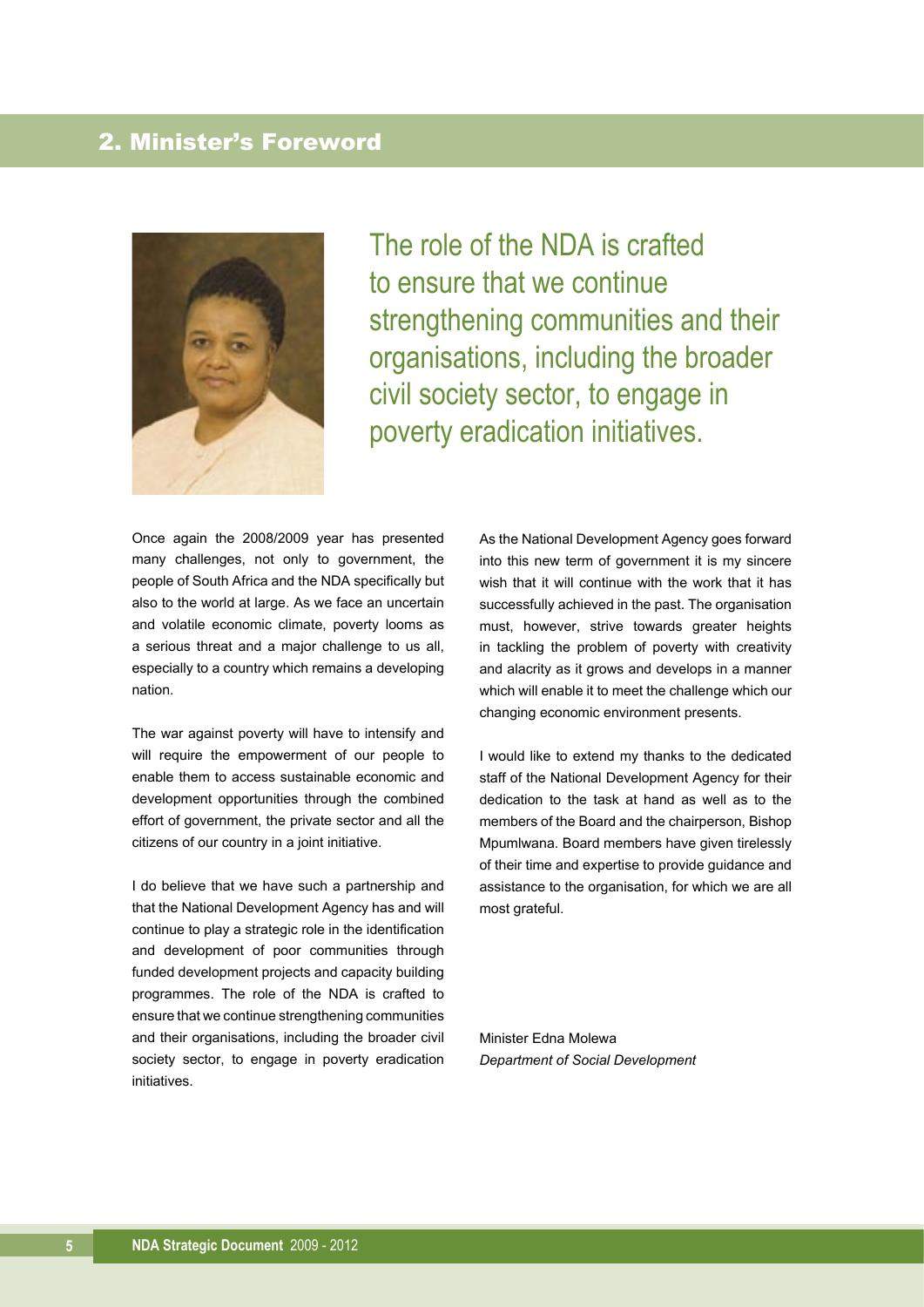## 3. Our Mandate, Values, Vision and Mission

## The mandate of the NDA is dictated by the National Development Agency Act, as follows:

### **MANDATE**

#### **Primary mandate:**

To contribute towards the eradication of poverty and its causes by granting funds to civil society organisations for the purpose of:

- carrying out projects or programmes aimed at meeting development needs of poor communities; and
- Strengthening the institutional capacity of other civil society organisations involved in direct service provision to poor communities.

#### **Secondary mandate:**

- a) To promote
- Consultation, dialogue and sharing of development experience between civil society organisations and relevant organs of state; and
- Debate on development policy; and
- b) To undertake research and publication aimed at providing the basis for development policy.

### **NDA'S VALUES**

#### **Integrity**

We undertake to be honest, trustworthy, open and accountable for our actions and the resources entrusted to us.

#### **Excellence**

We are dedicated to meeting and exceeding delivery service standards in all aspects of the business.

#### **Dignity**

We promise to uphold and respect the dignity of the individual, group and society in their quest to seek decent living standards.

#### **Partnering**

We undertake to work in partnership with others for the common good.

#### **Commitment**

We are commited to intervening with skill, diligence and dedication in the pursuit of meeting the needs of our partners.

#### **Empowerment**

We are dedicated to seeking and unleashing potential in all our stakeholders.

### **VISION:**

A developing society free from poverty

#### **MISSION:**

Facilitate development through targeted grant funding, research and strategic partnerships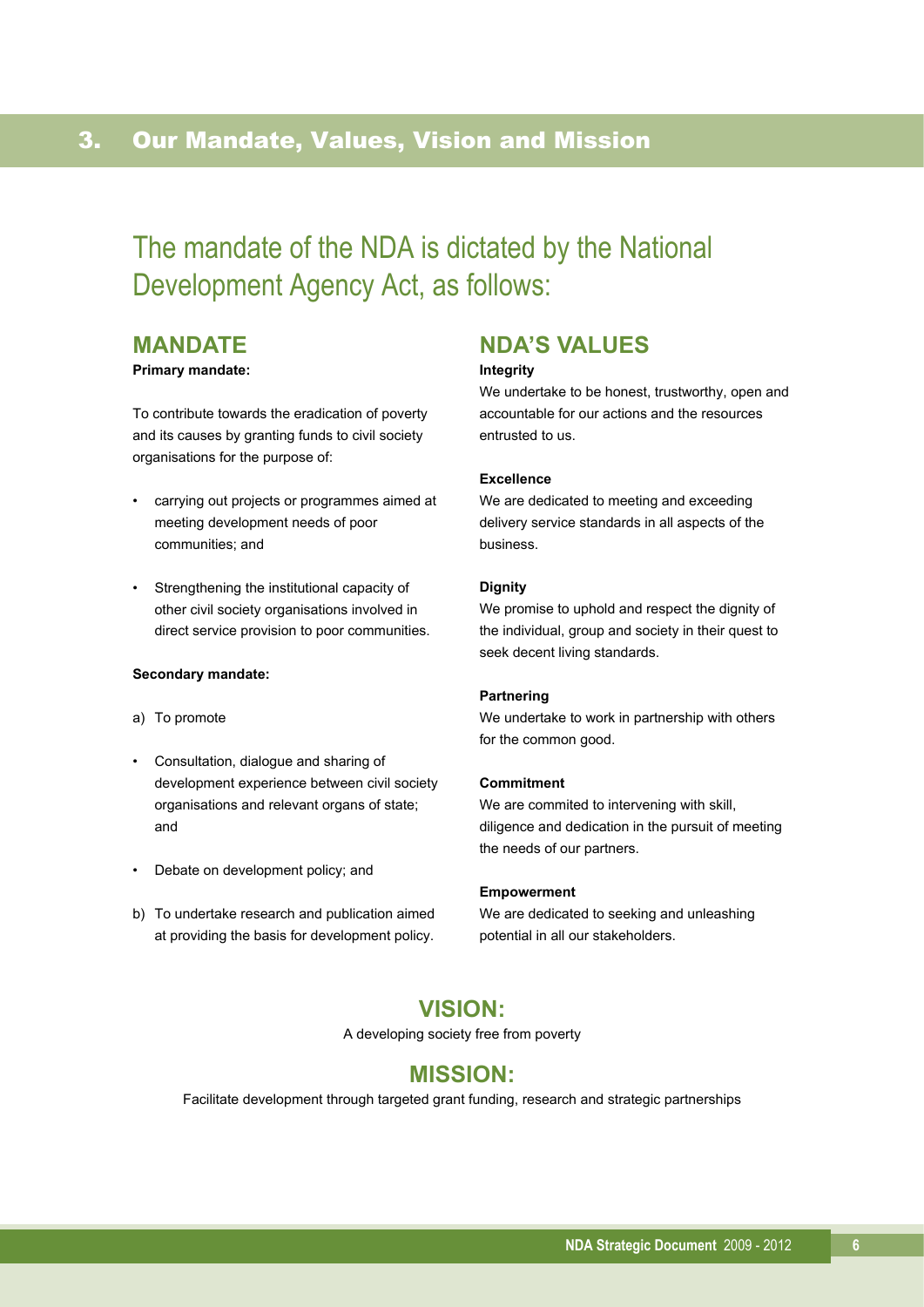### 4. Chairperson's Review



It is with great privilege that I present this strategic plan for 2009 - 2012, which comes at a time of change and challenge, not only for the National Development Agency, but for all of us.

As the world economy stumbles this will inevitably have an effect on poverty and the magnitude of the problem that this organisation is mandated to address. As the Board considered the strategic positioning of the organisation we remained ever conscious of this challenge and strove to develop a strategy which will enable the National Development Agency to find creative and innovative ways of continuing to deliver on our mandate and to leverage the maximum amount of resources to bring to the war against poverty.

While the strategy is directed to the future, some reflection on past endeavours and the results thereof, is required. In fulfilling both the primary and secondary mandates of the organisation, the National Development Agency has engaged in an intensive grant funding process which has seen funds made available to a variety of income generating and food security initiatives. The issue of capacity building and the strengthening of Civil Society Organisations (CSO) has also been the focus of the organisation. The NDA Board has approved 79 projects in the last year, totalling R89.9 million. In addition, the organisation continues to implement a comprehensive capacity-building programme to complement the provision of grants, empowering communities to take charge of their own development, their lives and destinies. We did not lose sight of the need to continue with research

to inform decisions as well as to provide the basis for the development of policy. We also remained conscious of the need to promote debate and dialogue between the various key stakeholders.

While I am proud to acknowledge the successes of the National Development Agency in these areas it is also necessary to accept that during the next three years there needs to be an alignment of the initiatives of the organisation within the financial challenges of our environment.

We do believe that both our previous vision and mission statements correctly capture and reflect our position going forward. However we have readdressed the goals of previous years. While we still remain focused on sustainable development through grant funding, research and the promotion of interface between government and CSOs, we have also recognised the need to promote organisational sustainability and excellence.

It is necessary to address the issue of the sustainability of the organisation. Since the inception of this organisation there has been a need to establish the National Development Agency on a sound footing from an internal perspective. I feel that this point has now been reached and as we move into the future there is a requirement that we become outwardly focused, specifically in the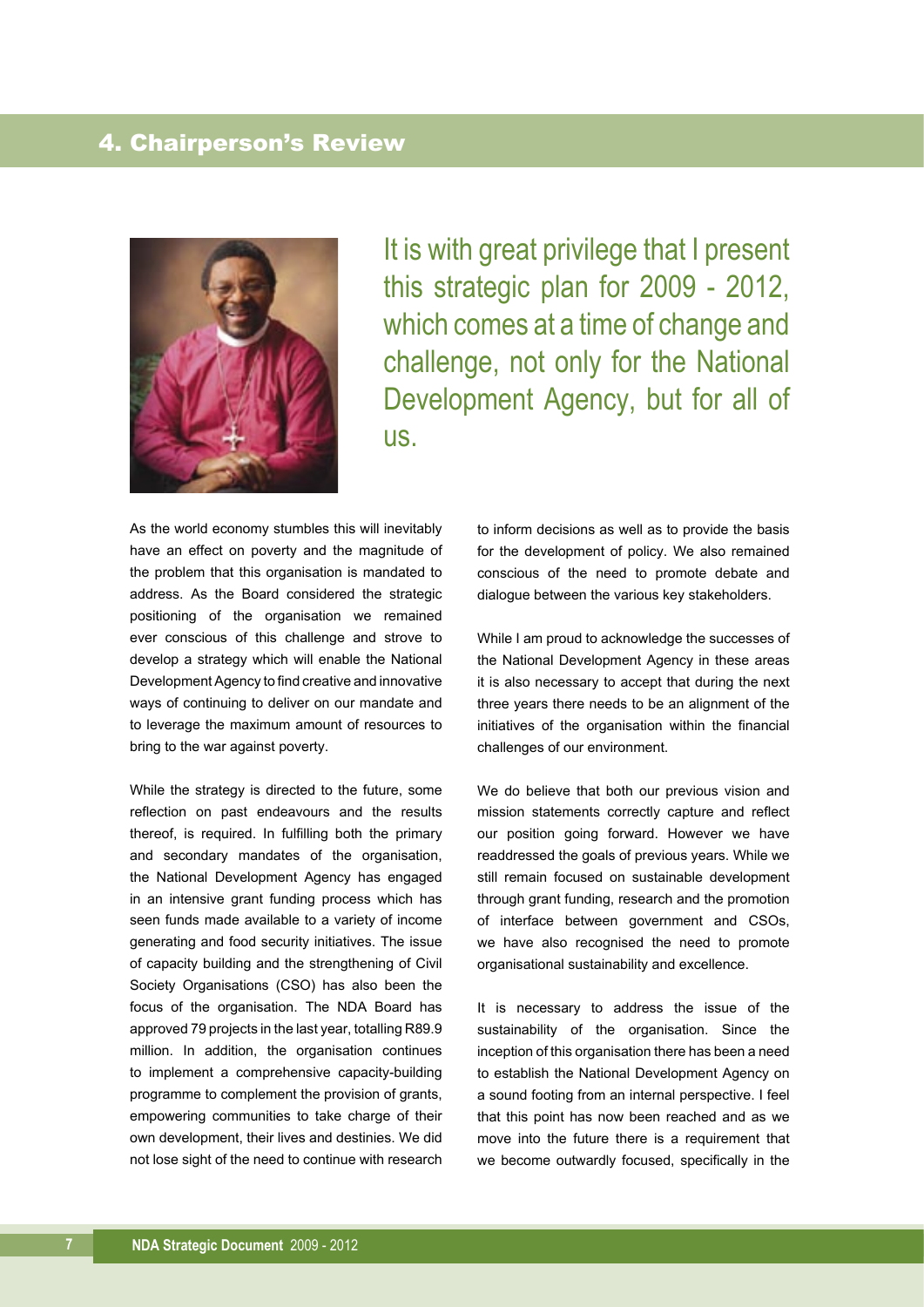### 4. Chairperson's Review *(cont.)*

We are cognisant of the fact that this organisation exists to serve the needs of the poorest of the poor and with this in mind we strive to implement our strategy in the most cost effective manner possible.

manner in which we mobilise resources. It is to this challenge that our changing strategic goal is addressed.

We have also considered the most effective ways in which we can best meet our mandate and in this regard have specifically selected key areas for focused initiatives within the wider plans of continued food security and income generating projects and capacity building. These areas include the targeting of vulnerable groups, specifically the disabled, women and the youth. We will also identify specific assistance and support that can be brought to bear on land reform.

It remains to be said that in these tough economic times we, like so many others, have become focused on the issues of cost savings and efficiency. We are cognisant of the fact that this organisation exists to serve the needs of the poorest of the poor and with this in mind we strive to implement our strategy in the most cost effective manner possible.

On this basis I am pleased to present this, the 2009 – 2012 strategy to the Minister on behalf of the Board of the National Development Agency.

Bishop Malusi Mpumlwana *Chairperson*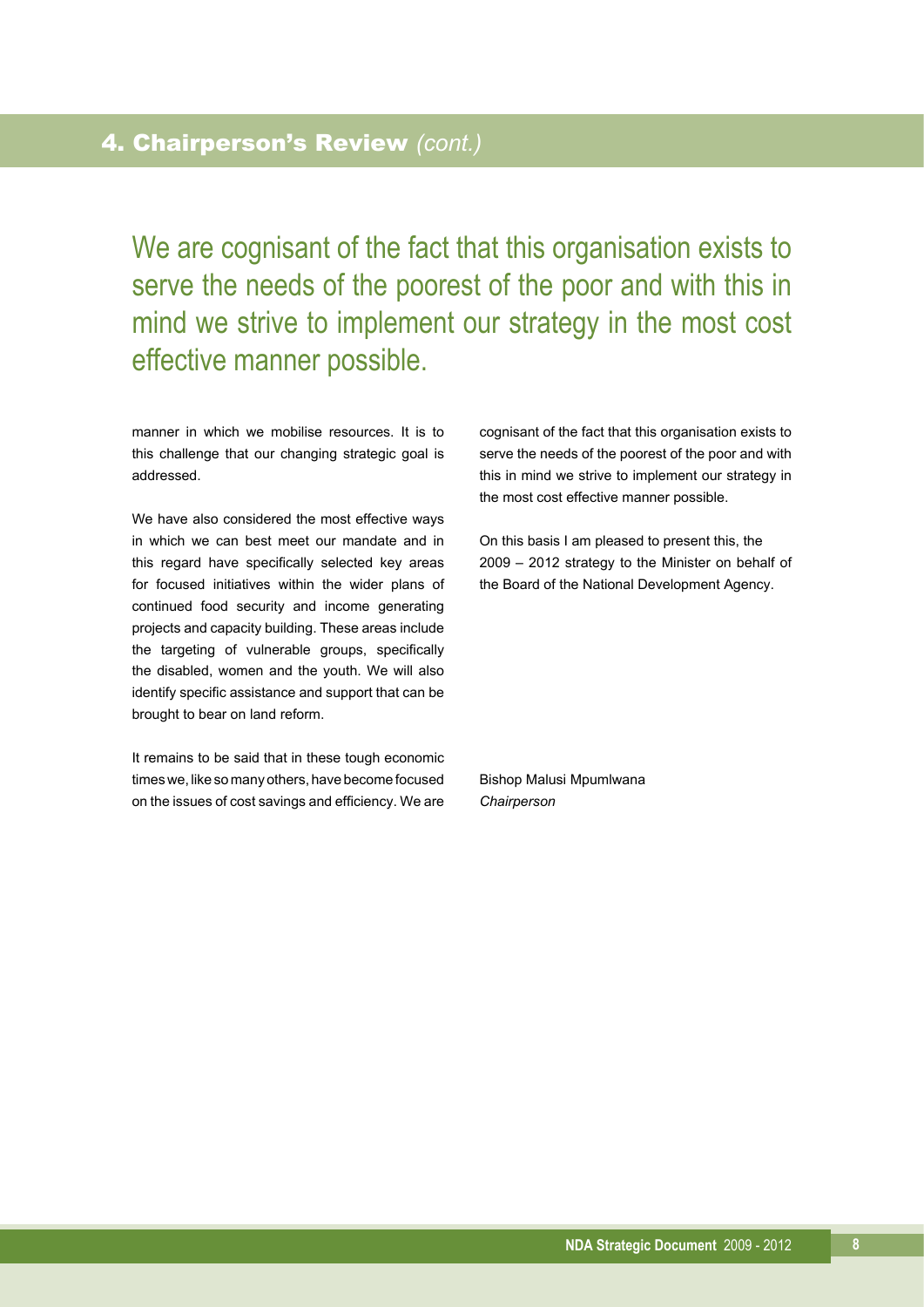## 5. NDA Board Members



Bishop Malusi Mpumlwana **Chief - Pheni Ngove** Ms Marcia Manong Chief - Pheni Ngove



Ms Marcia Manong









Dr Wallace Mgoqi **Mr David Adler** Mr David Adler Mr Mmoloki Pheelwane



Professor Thokozile Mayekiso Mr Phuthi Mokobane Rev Nombuso Maphalala



Mr Phuthi Mokobane





Mr Muthuhadini Madzivhandila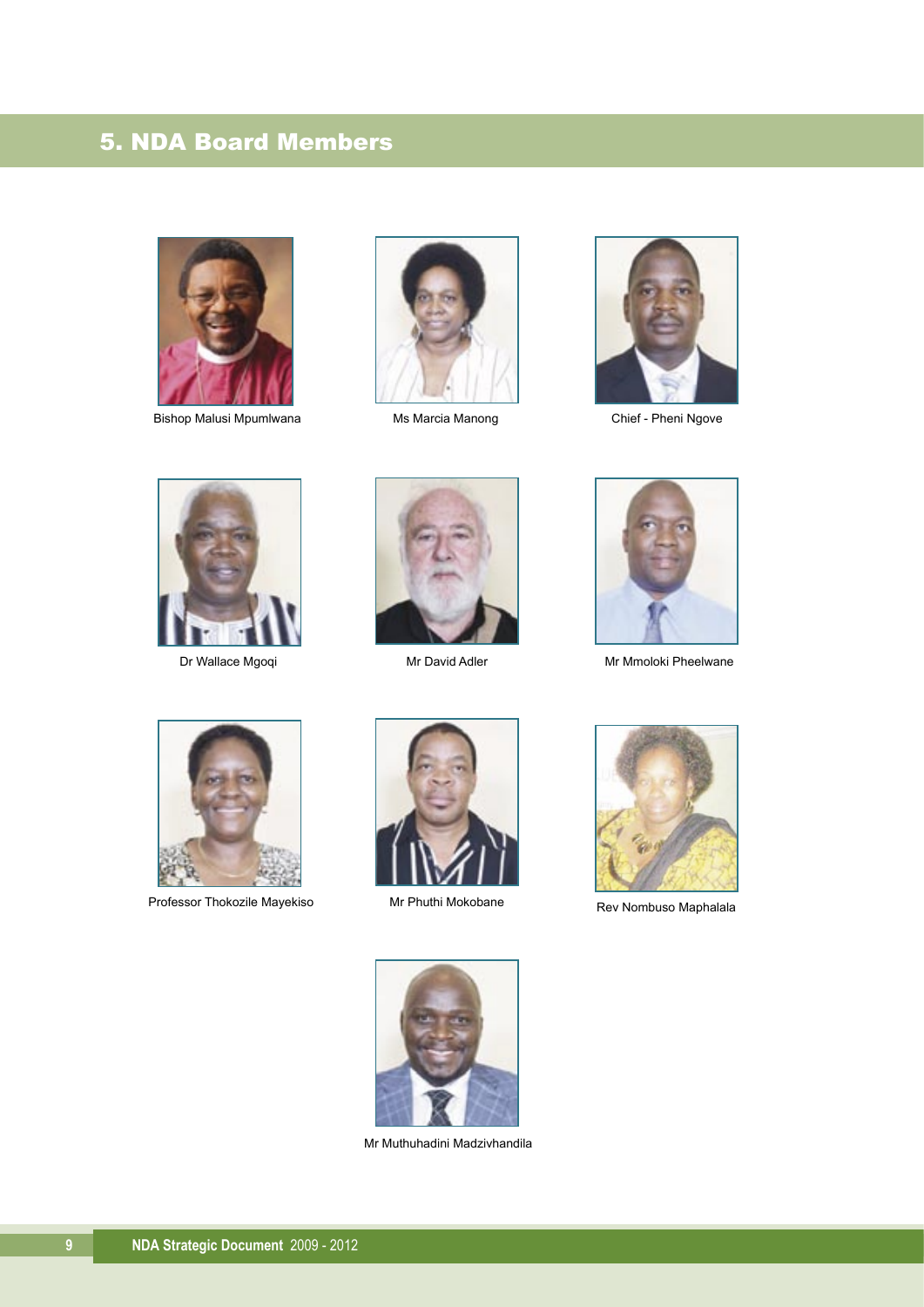### 6. CEO's Review



What a difference a year makes. As head of one of South Africa's leading organisations contributing to development, I am reminded of how completely the world in which the National Development Agency (NDA) operates has changed compared to this time in 2008.

None of us will remain unaffected by the global financial crisis and its impacts. Organisations such as the NDA will have to redouble their efforts to mitigate these impacts of globalisation on the most vulnerable members of our society. While there is little that the NDA can do to alter events, by definition beyond our control, we can make an impact in terms of aggressively supporting sustainable development and job creation amongst those marginalised from the mainstream economy. In that sense the mission of the NDA remains unchanged, even if the urgency of its interventions has increased.

such development is shared as widely as possible. Making this aim a reality is the rationale behind this NDA Strategic Document 2009-2012.

The Strategic Document sets out in detail the NDA's plans for the next three years, how they will be paid for, how they will be implemented, and how their impact will be measured. This is informed by our core mandate "to contribute towards the eradication of poverty and its causes," which remains unchanged. The NDA will do this through its support for civil society organisations (CSOs) that make people-driven grassroots development a reality. The NDA will support CSOs

## The eradication of poverty is the core business of the NDA ...

In his State of the Nation Address (SONA) to parliament earlier this year, President Kgalema Motlanthe dwelt on this issue at some length. He reminded us that "we are all agreed that the well being of our society depends, critically, on the progress we make in expanding the nation's wealth and ensuring that the benefits … are shared by the people as a whole." In the form of the NDA, government has an important weapon at its disposal to work for development. The NDA can ensure, in its own special area of activities, that in a variety of ways, including developing capacity amongst the CSOs themselves to deliver and make a measurable difference. And it will do so in partnership with government and other partners in development theory and practice.

Over the next three years, the NDA will emphasise several core aspects of our work. First, the NDA will align its policies and programmes more closely with that of government (and indeed with other development agencies, public and private). For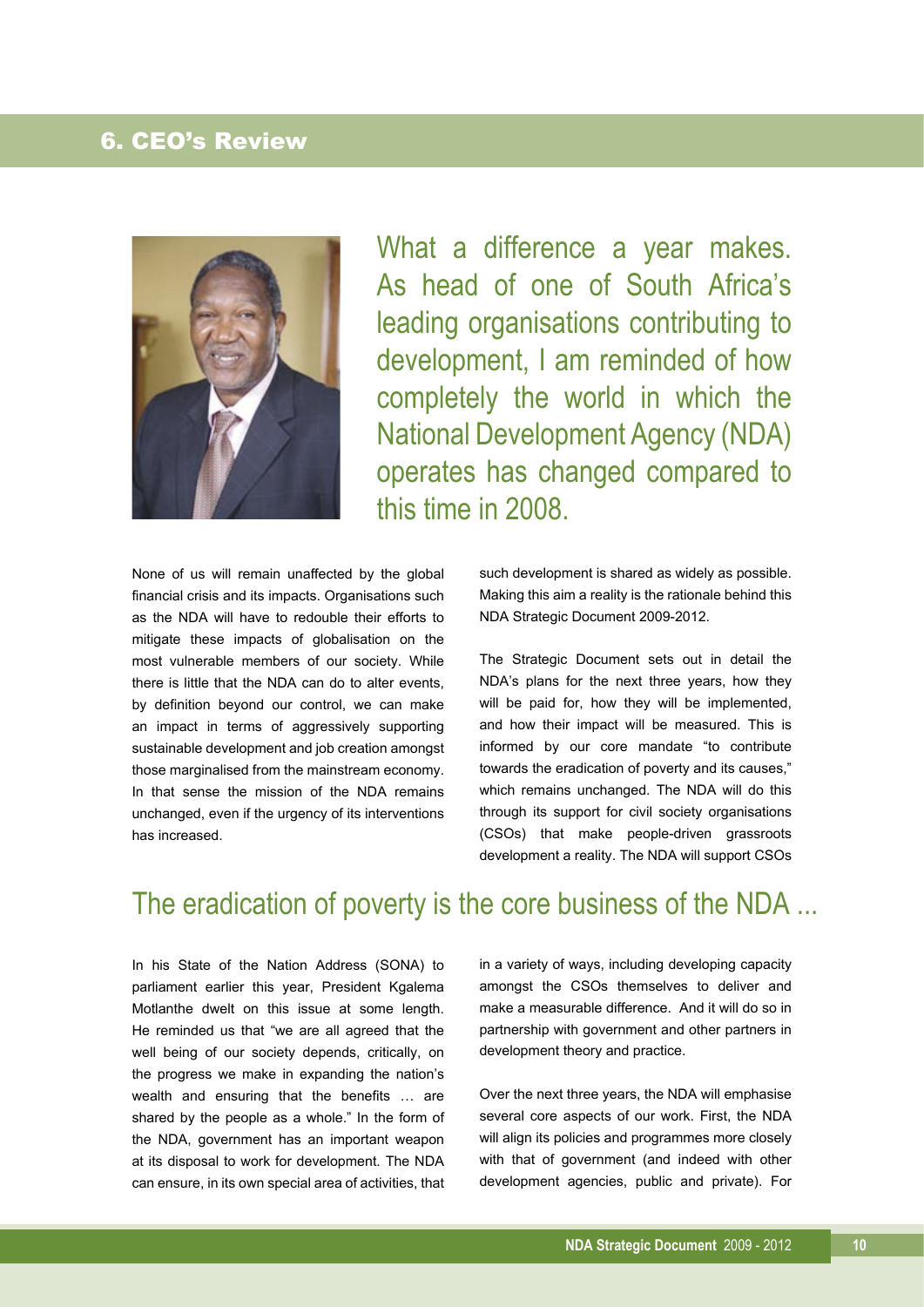its part, government's agenda was set out in the SONA and its declaration of "War on Poverty". The President pointed out that the impact of unemployment "weighs most heavily on rural women, youth, and people with disability," and indeed that is where the NDA will focus. This, together with agricultural assistance and rural development, will feature prominently in the NDA's work going forward.

The NDA is, however, only one weapon in government's arsenal in the "War on Poverty", albeit a significant one. There are other players with other specialisations and other mandates, and

It is not just the capacity of the CSOs that needs attention to maximise impact, but the NDA also need to restructure itself so as to improve operational efficiencies and ensure its own sustainability over the next few years. The NDA will be working to access additional sources of revenue besides government's own contribution. As in the case of the CSOs, the NDA itself will be working to limit dependency and unleash innovative ways of addressing problems.

The eradication of poverty is the core business of the NDA, even if it cannot achieve everything on its own. Hence the third emphasis of our plan, that of

## ... organisations such as the NDA will have to redouble their efforts to mitigate these impacts of globalisation on the most vulnerable members of our society.

the NDA must work closely with them to ensure there is no duplication of effort and that the sum of the parts in this war on poverty is greater than the whole. Integration, coordination and alignment are the watchwords that the NDA will abide by over the next three years.

Combined with this approach is the second emphasis, on a strategic approach to maximising the impact the NDA achieves with the limited resources at its disposal. We can only keep alive what the new President of the United States of America, Barack Obama, memorably termed the "Audacity of Hope" by making sure that everything we do has a measurable impact on the most vulnerable in our society. As the Strategic Plan indicates, for the NDA this means a special focus on women, the rural poor, youth and the disabled, within the overall context of the national Comprehensive Anti-Poverty Strategy driven by government. It also means a deliberate focus on the issues of rural development and agriculture, specifically poverty alleviation through better food security.

facilitating debate and dialogue within the sector, whether in academia or other areas of development expertise, to share learnings, develop best practice, allow innovative new approaches to emerge, and to measure impact more accurately.

The NDA has the track record to do all this, and that track record exists because of all the hard work and the commitment of previous NDA leaders, staff and the Board. They have built a solid foundation for us. My special thanks must also go to our Chairman, Bishop Malusi Mpumlwana, for his wise and compassionate counsel. Our work is also made easier by the dedication of our Board Members. We acknowledge the leadership provided by the Minister of Social Development. Finally, my warm appreciation goes to the staff of the NDA for their loyalty and hard work - they breathe life into this organisation.

Thank you. Mr Godfrey Mokate *Chief Executive Officer*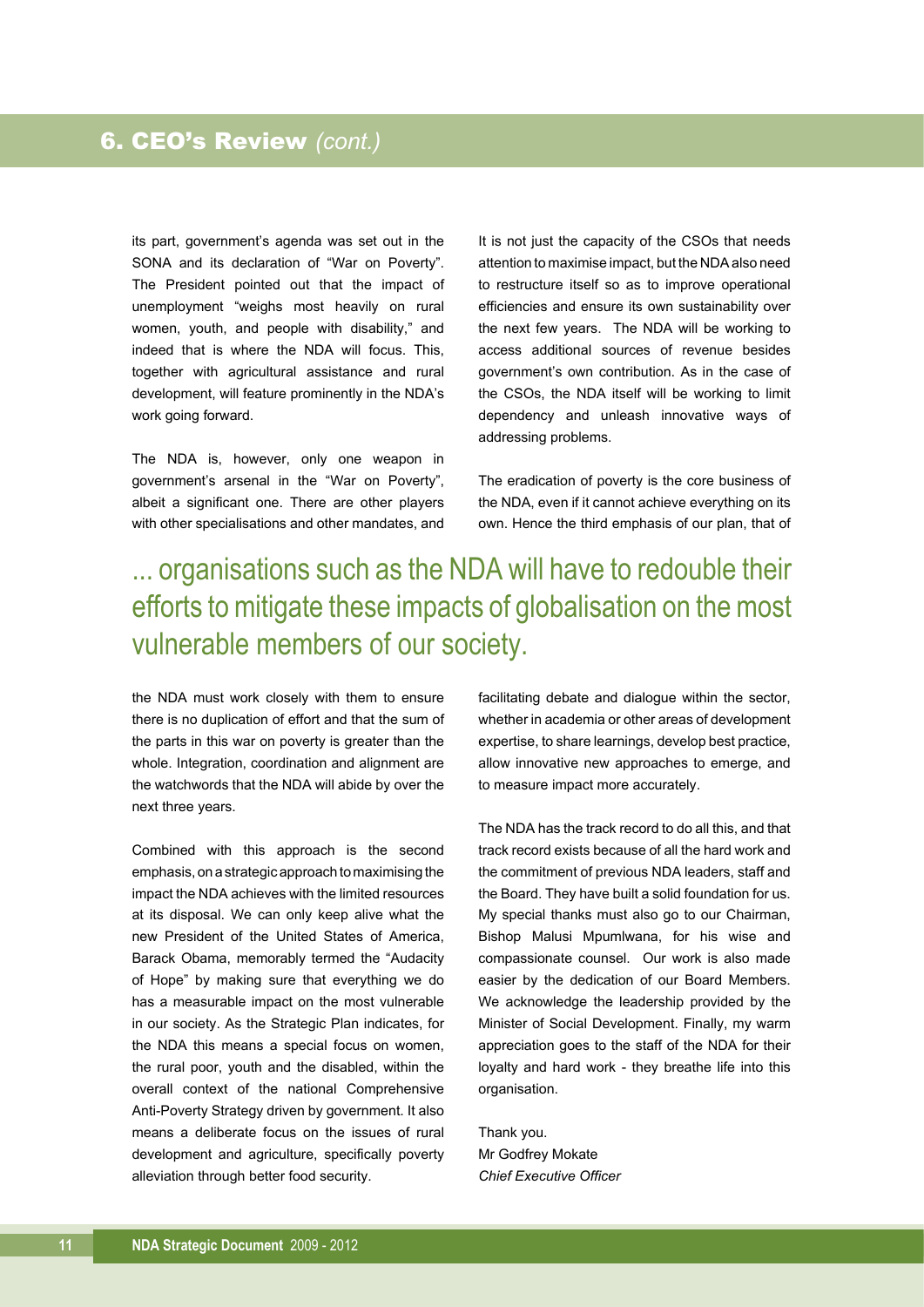## 7. NDA Executive Management



Mr Godfrey Mokate *Chief Executive Officer*



Karen Kemp *Company Secretary*



Prof Peter Ewang Research & Development



Rashida Issel *Chief Operations Officer*



Mr Lewatle *Human Resources*



Lunga Mangcu *Marketing & Communications*



Hajra Mansour Internal Audit



Reuben Mogano *Development Management*



Mandla Ncube *Chief Financial Offier*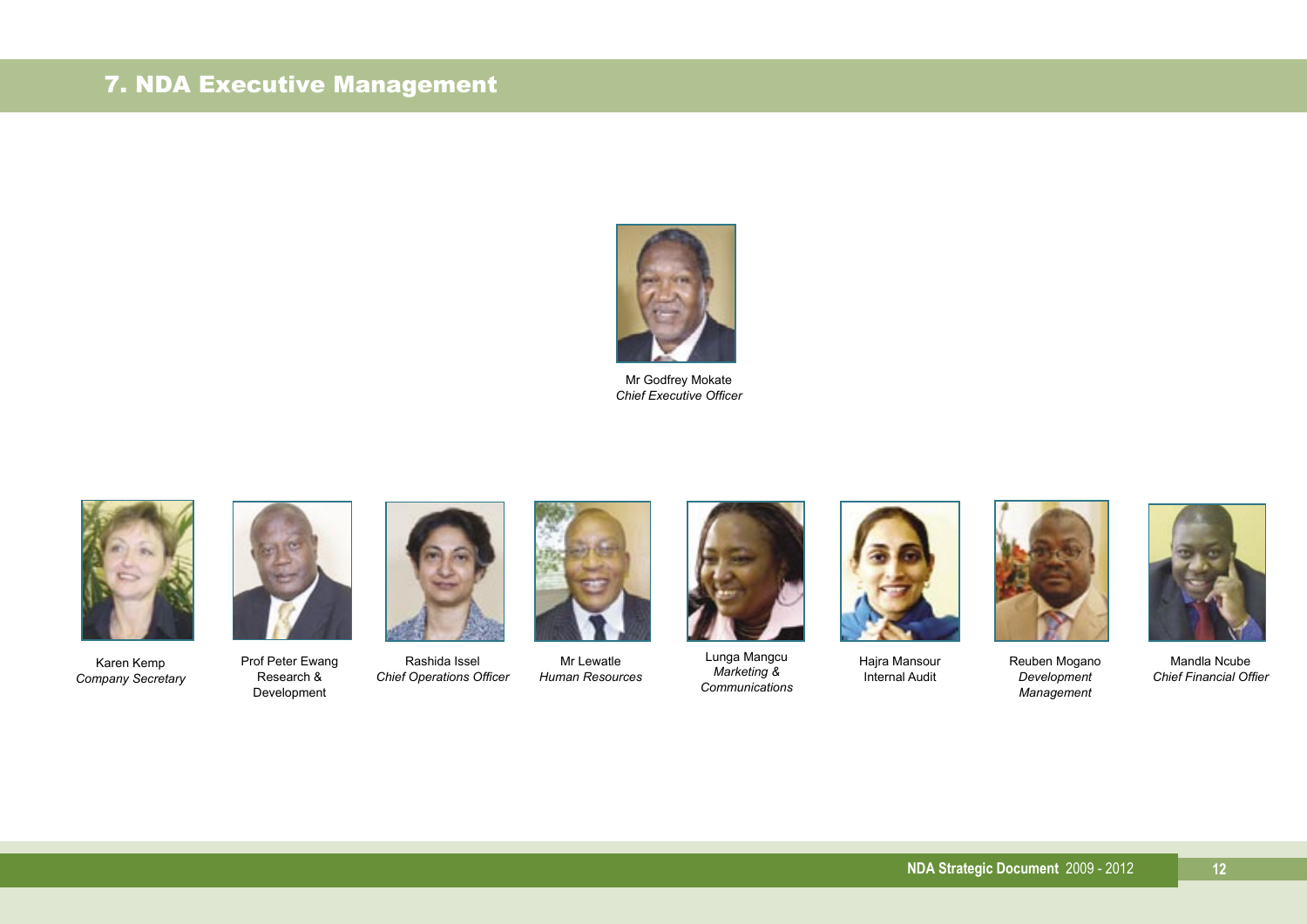### 8. Strategic Plan

#### **8.1 DEVELOPMENT MANAGEMENT DIRECTORATE**

- The core function of the Development Management Directorate is to promote sustainable development through the provision of development grant funding to Civil Society Organisations (CSOs) to implement integrated and sustainable community-driven projects that create employment and income generating opportunities.
- This directorate is also responsible for the implementation of initiatives to build capacity civil society to enable it to access and utilise developmental resources to achieve self reliance and sustainability.
- CSOs can play a significant role in strengthening community building and cohesion for developmental action. Through grassroots capability, competencies and collective action we will realise the common goal of sustainable development.

Over the next three years the NDA, through the Development Management Directorate will focus on the following outputs:

#### **8.1.1 Strategic Project Funding**

Provide grants to CSOs to implement sustainable community-driven projects that address food security, create employment and income opportunities, via the following two programmes:

- 1. Programme Formulation (PF)
	- Identify poverty pockets, particularly the Integrated Sustainable Rural Development Programme (ISRDP) nodes, Urban Renewal Programmes (URPs) and Project Consolidate Municipalities where NDA funded projects are most urgently needed.
	- Set targets for projects that address food security, income generation, agrarian support and capacity building to meet the needs of vulnerable groups, specifically the disabled, women and the youth.
- 2. Request for Proposals (RFP) for Competitive grant funding:
	- Invite well established CBOs, non governmental organisations (NGOs) and Co-operatives in organised communities to submit project proposals based on pre-set policy criteria and processes as established in the PF phase. Proposals are then reviewed and submitted to the Board for approval.

#### **8.1.2 Capacity Building**

Capacity building will focus on the following:

- Effective service delivery by CSOs at local level, specifically in the areas of:
	- project management
	- financial management
	- community organising
	- resource mobilisation
	- public policy analysis
	- public participation and
	- technical skills (e.g. agriculture and provision of water and sanitation).
- Strengthening institutional capacity of NGOs, CBOs and Co-operatives to drive and complement the government-wide programme of developing community-driven initiatives that create jobs in the second economy.
- Developing capacity and leadership of communities to enable them to engage effectively with public policy.
- Promoting "social entrepreneurship" in communities as cornerstones of development within targeted communities.

#### **8.2 RESEARCH**

The role of Research and Development (R&D) is to provide high quality, credible research data, knowledge and information to internal and external NDA stakeholders that informs programme and policy decisions and improves understanding of poverty eradication processes, challenges and potential interventions.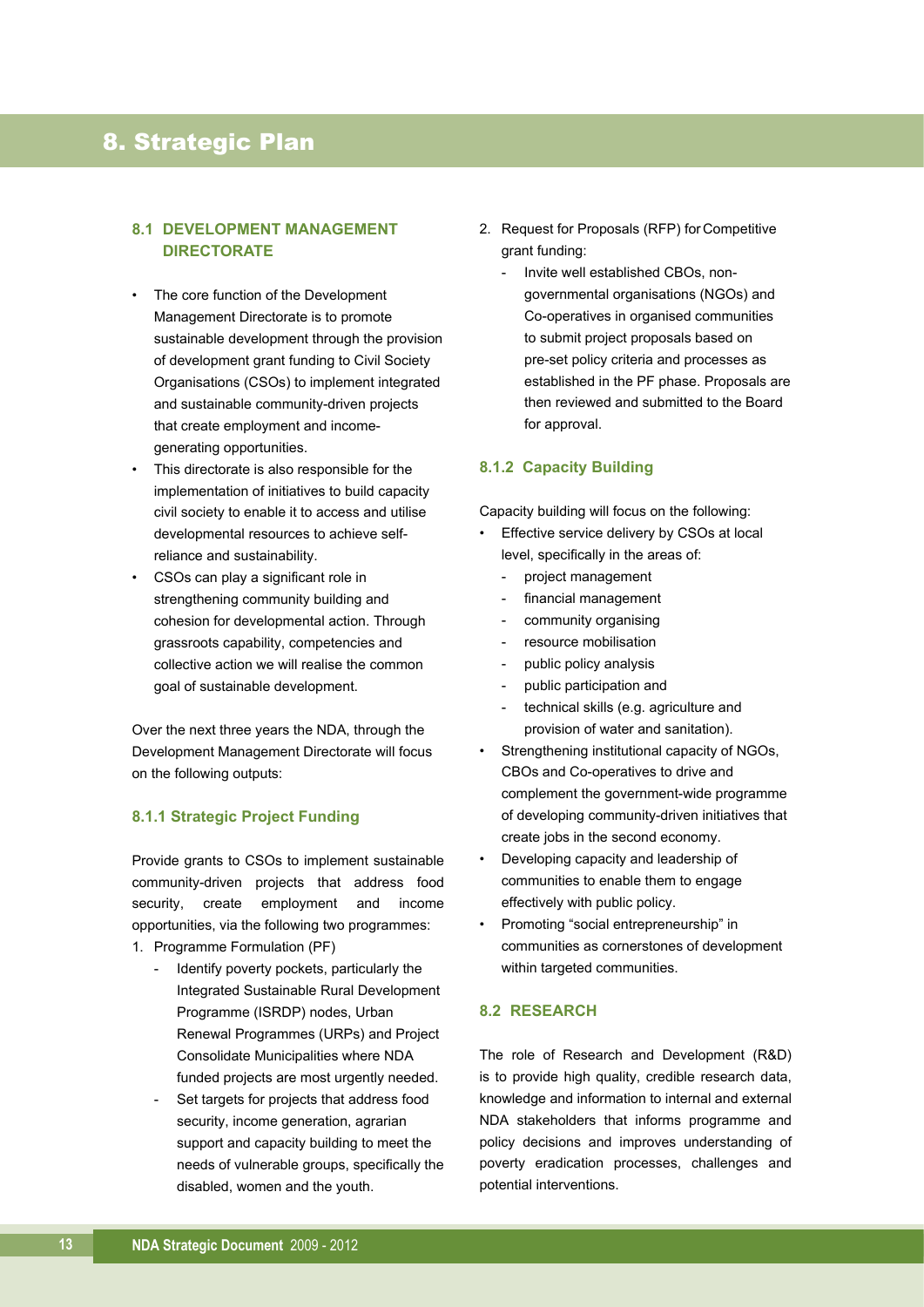### 8. Strategic Plan *(cont.)*

With regards to research, the NDA intends to achieve the following in the next three years:

- Carry out strategic policy dialogue and consultation on critical poverty issues that will strengthen the interface between Government, CSOs and other key role players in poverty eradication and the development arena;
- Conduct project impact and valuation studies to inform best practices in project management;
- Develop project best practice case studies for learning and information sharing;
- Maintain a strategic national database of CSOs and other key developmental role players;
- Strengthen and maintain strategic partnerships with development agencies, research organisations and institutions of higher learning nationally and internationally.

#### **8.3 CORPORATE GOVERNANCE**

Good governance and best practices are strategic to organisational success. The NDA, as a Schedule 3A organisation, is obligated to carry out the following strategic functions to best strengthen the organisation:

- **Internal Audit**
- Legal and Risk Management
- Company Secretariat

#### **8.3.1 Internal Audit**

The internal audit fulfils the following functions:

- Providing assurance that management processes are adequate to identify and monitor significant risks;
- Confirming the effective operation of established internal control systems;
- Providing credible processes for feedback on risk management and assurance;
- Reviewing the reliability and integrity of financial and operating information and the

 means used to identify, measure, classify and report such information;

- Reviewing the systems established to ensure compliance with policies, plans, procedures and legislation that could have a significant impact on operations and such information;
- Reviewing the means of safeguarding assets and, as appropriate, verifying the existence of such assets;
- Reviewing operations and programmes to ascertain whether results are consistent with established objectives and goals, and whether the operations and programmes are being carried out as planned; and
- Reviewing specific operations at the request of the Audit Committee or management as appropriate.

#### **8.3.3 Legal and Risk Management**

The implementation of an enterprise-wide Risk Management process is an integral part of good governance. In the next three years it is envisaged that the Legal and Risk function will focus on the following:

- Good corporate governance;
- Full compliance with all legislation, policy and regulations;
- Improved business process systems to detect and mitigate risk; and
- Review, register and attend to all legal matters.

#### **8.3.4 Company Secretariat**

An effective Company Secretariat is essential for the NDA. The objectives for the next three years are as follows:

- Act as an advisory body to the Board on corporate governance;
- Schedule Board meetings and prepare Board packs, minutes and action lists;
- Register and recommend the review of policies within the NDA; and
- Guide and orientate new Board members on Board Charters and terms of reference.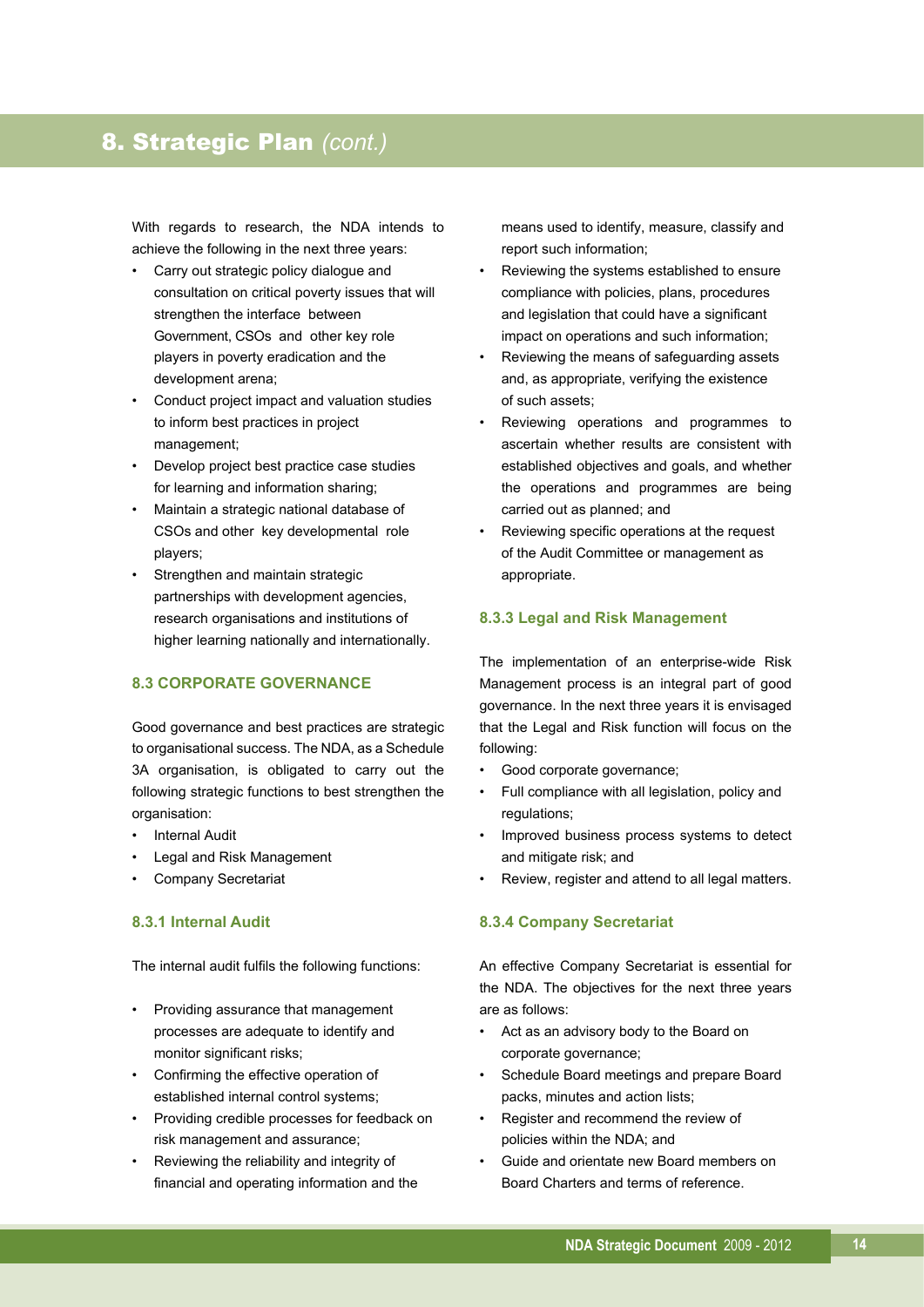#### **8.4 SUPPORT SERVICES**

The NDA's two core functions of programmes and research are supported by the following support services:

- Human Resources
- Finance and Information Technology
- Communications and Marketing

#### **8.4.1 Human Resources**

The purpose of the Human Resources (HR) function in the NDA is to support the organisation in its mission by attracting, motivating, developing, rewarding and retaining its personnel.

HR will focus on the following interventions to achieve organisational excellence:

- • **Recruitment, Induction and Retention** In addition to recruitment and selection policies reviewed in 2008, HR will continuously implement cost-saving mechanisms without compromising standards in the areas of succession planning, talent management and retention. An in-house assessment of competencies will ensure cost savings and a retention strategy will be implemented over the next three years to ensure that critical skills in the organisation are retained.
- • **Performance Management** The existing performance management system will be further embedded and monitored to ensure that it is inherent in the culture of the organisation.
- • **Organisational Review** A priority for the organisation will be to conduct a review of the flow of work to ensure that the work is directed appropriately and that the capacity to manage the workflow exists.

• **Training and Development**

 The Training and Development Policy will be reviewed and learnerships, interns and volunteers will be considered in the process. The implementation of training and development plans will be reinforced and.

• **Strengthening Partnerships, Consultation and Employee Relations**

 The NDA will ensure full consultation on most people-related matters and policies, and will ensure training is provided to all managers with respect to conflict management, dispute handling and grievance and disciplinary management. The Employee Relations Policy will also be reviewed. An employee participatory forum will be initiated to promote active participation and improve consultation in an attempt to seek consensus on people matters.

- **Promoting a Values-based Organisation** A good understanding and knowledge of its values by all its people will be achieved through the internalisation of the values and their linkage to visible behaviours that will be monitored and measured.
- **Wellness and Health & Safety Management** Focus will be given to the development of the Employees Assistance Programme (EAP), Safety and Health, Sexual Harassment and HIV/Aids policies. Alignment with the Occupational Health Safety Act will be ensured.
- **Remuneration**

 The Remuneration and Job Evaluation policies are in the process of being reviewed.

• **HR Policies** HR will continue to review policies and processes to identify areas for improvement and ensure alignment with legislation and best practice.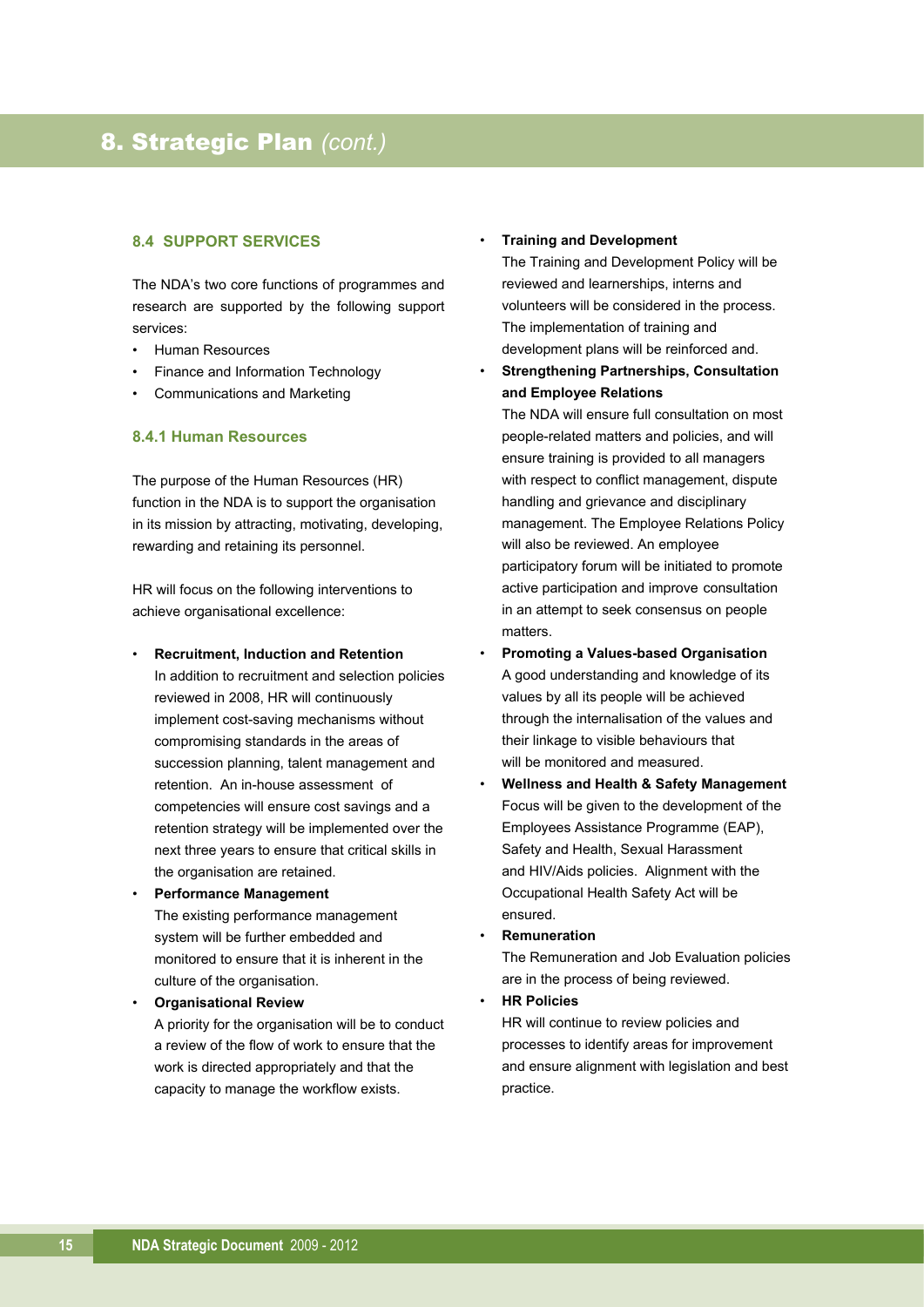### 8. Strategic Plan *(cont.)*

#### **8.4.2 Finance and Information Technology**

In the next three years Finance and Information Technology plans to deliver on the following:

- Improve the quality of reporting to enable management to make timeous interventions;
- Improve internal controls and processes to safeguard the entity's assets;
- Build and maintain strong relationships with key stakeholders through compliance of all relevant regulation and legislation;
- Provide mobile access and enablement of core processes via a web-enabled widely accessible collaborative project tool. The NDA has selected Microsoft Great Plains as its Enterprise Resource Planning tool to meet its objectives; and
- Support a research knowledge portal/hub that requires unique configuration to meet NDA requirements to address gaps identified related to knowledge and information sharing.

#### **8.4.3 Marketing and Communications**

Marketing and Communications' strategic plans for the next three years are:

- Communicating credible and relevant information to all NDA target publics and stakeholders on funded projects and researched information.
- Building a strong reputation for the organisation through effective brand management; and
- Building and maintaining strong relationships with key stakeholders and potential partners through participation in relevant platforms that are in line with the NDA mandate.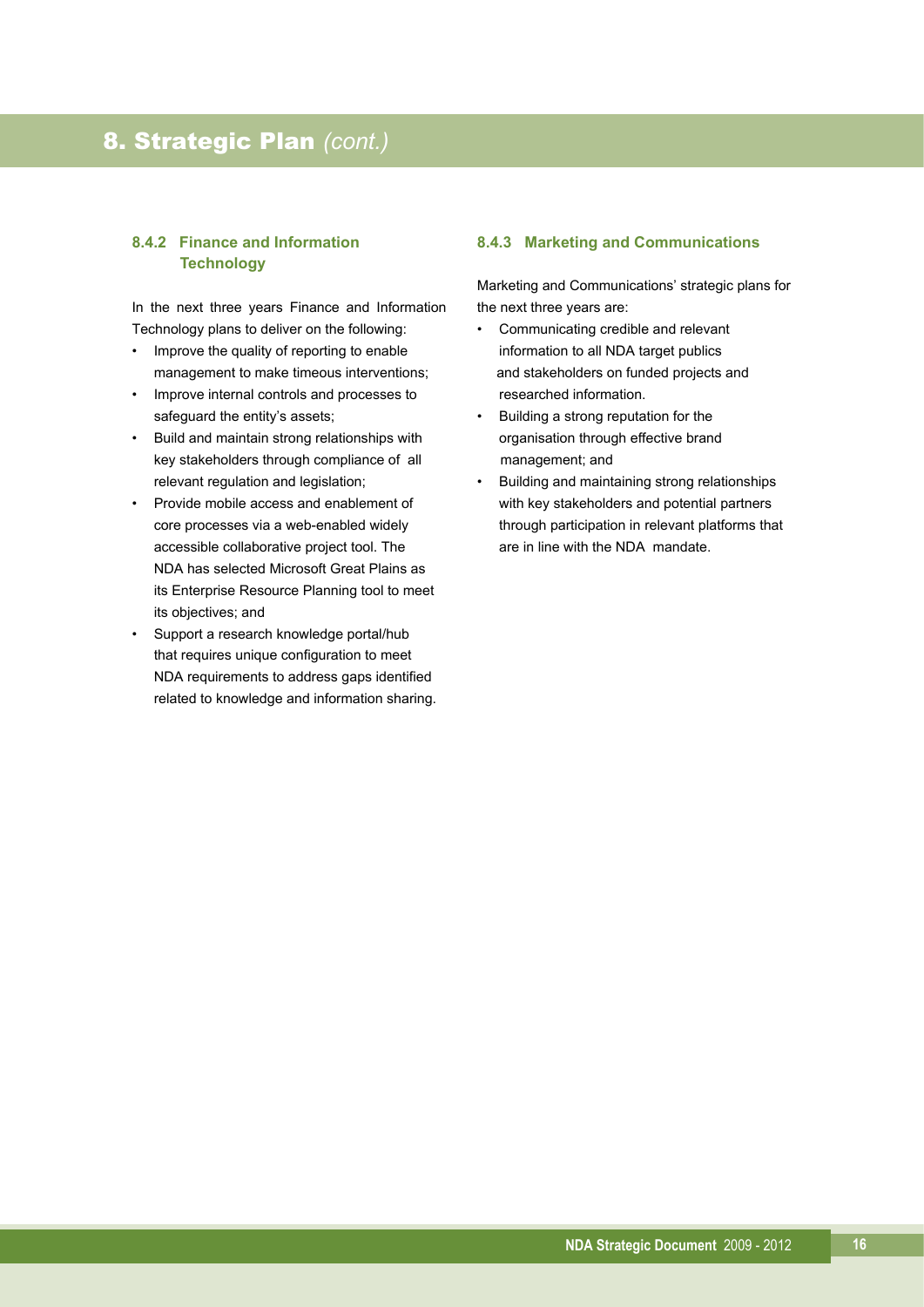## 9. Three Year Strategic Plan 2009 - 2012

|                                                                                                        | Strategic Goal One: Promote sustainable development<br>Purpose: To contribute to the eradication of poverty through grant funding and resource mobilisation |                                                                                                                                                                                                                                                                                                                                                                                                                                                                                                                                                                                                                                                                       |                   |                 |                 |  |  |  |
|--------------------------------------------------------------------------------------------------------|-------------------------------------------------------------------------------------------------------------------------------------------------------------|-----------------------------------------------------------------------------------------------------------------------------------------------------------------------------------------------------------------------------------------------------------------------------------------------------------------------------------------------------------------------------------------------------------------------------------------------------------------------------------------------------------------------------------------------------------------------------------------------------------------------------------------------------------------------|-------------------|-----------------|-----------------|--|--|--|
| <b>Strategic Objective</b>                                                                             | <b>Outputs</b>                                                                                                                                              | <b>KPI's</b>                                                                                                                                                                                                                                                                                                                                                                                                                                                                                                                                                                                                                                                          | <b>Milestones</b> |                 |                 |  |  |  |
|                                                                                                        |                                                                                                                                                             |                                                                                                                                                                                                                                                                                                                                                                                                                                                                                                                                                                                                                                                                       | 2009/2010         | 2010/2011       | 2011/2012       |  |  |  |
| 1.1 To grant funds<br>and support CSOs to<br>successfully implement<br>poverty eradication<br>projects | 1.1.1 Food security<br>projects funded<br>1.1.2 Income generating<br>projects funded                                                                        | Number of beneficiaries<br>supported through food<br>security projects<br>Number of beneficiaries<br>from vulnerable groups<br>supported through food<br>security projects<br>Food security projects<br>implemented and<br>supported towards<br>sustainability within time<br>frames<br>Sustainability of project<br>after post funding period<br>Number of employment<br>opportunities created<br>through income generating<br>projects<br>Number of beneficiaries<br>from vulnerable groups<br>supported through income<br>generating projects<br>Income generating<br>projects funded towards<br>sustainability within time<br>frames<br>Sustainability of project | Projects funded   | Projects funded | Projects funded |  |  |  |
|                                                                                                        |                                                                                                                                                             | after post funding period                                                                                                                                                                                                                                                                                                                                                                                                                                                                                                                                                                                                                                             |                   |                 |                 |  |  |  |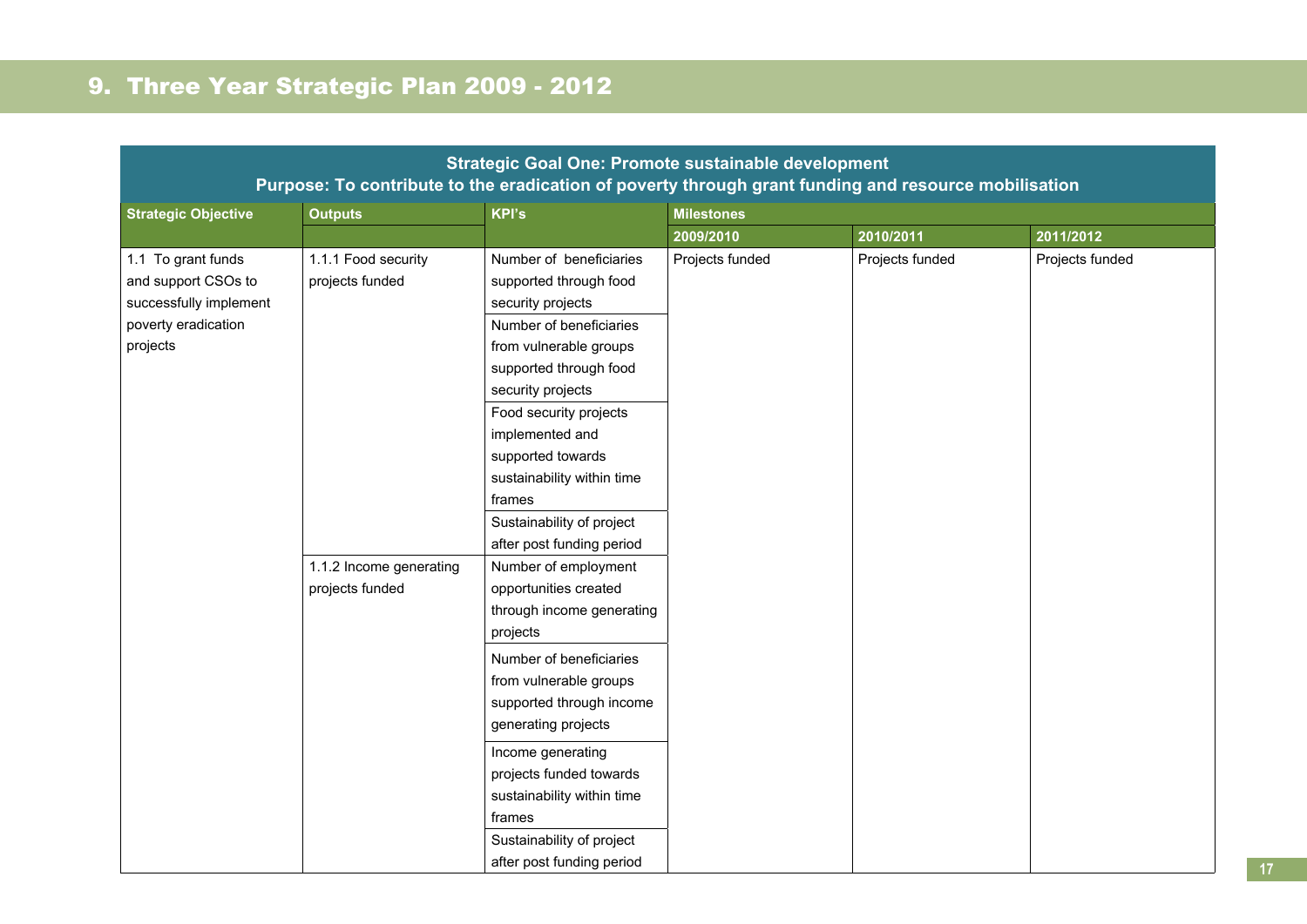|                            | Purpose: To contribute to the eradication of poverty through grant funding and resource mobilisation |                            | Strategic Goal One: Promote sustainable development |                       |                        |  |  |
|----------------------------|------------------------------------------------------------------------------------------------------|----------------------------|-----------------------------------------------------|-----------------------|------------------------|--|--|
| <b>Strategic Objective</b> | <b>Outputs</b>                                                                                       | <b>KPI's</b>               | <b>Milestones</b>                                   |                       |                        |  |  |
|                            |                                                                                                      |                            | 2009/2010                                           | 2010/2011             | 2011/2012              |  |  |
| 1.2 To grant funds and     | 1.2.1 Targeted agricultural                                                                          | Number of beneficiaries    |                                                     |                       |                        |  |  |
| mobilise resources to      | and agri-business projects                                                                           | supported through          |                                                     |                       |                        |  |  |
| support agricultural and   | identified and funded                                                                                | agricultural and agri-     |                                                     |                       |                        |  |  |
| agri-business projects     |                                                                                                      | business projects          |                                                     |                       |                        |  |  |
|                            |                                                                                                      | Number of beneficiaries    |                                                     |                       |                        |  |  |
|                            |                                                                                                      | from vulnerable groups     |                                                     |                       |                        |  |  |
|                            |                                                                                                      | supported through          |                                                     |                       |                        |  |  |
|                            |                                                                                                      | agricultural and agri-     |                                                     |                       |                        |  |  |
|                            |                                                                                                      | business projects          |                                                     |                       |                        |  |  |
|                            |                                                                                                      | Agricultural and agri-     |                                                     |                       |                        |  |  |
|                            |                                                                                                      | business projects funded   |                                                     |                       |                        |  |  |
|                            |                                                                                                      | towards sustainability     |                                                     |                       |                        |  |  |
|                            |                                                                                                      | within time frames         |                                                     |                       |                        |  |  |
|                            |                                                                                                      | Sustainability of projects |                                                     |                       |                        |  |  |
|                            |                                                                                                      | after post funding period. |                                                     |                       |                        |  |  |
| 1.3 Capacity building      | 1.3.1 Capacity building                                                                              | Funded projects achieving  | Capacity building                                   | Implement and monitor | Implement, monitor and |  |  |
| to strengthen CSOs to      | support to funded projects                                                                           | their objectives           | framework developed and                             |                       | evaluate               |  |  |
| engage on poverty and      |                                                                                                      | Successful implementation  | implemented                                         |                       |                        |  |  |
| development issues         |                                                                                                      | of funded projects         |                                                     |                       |                        |  |  |
|                            |                                                                                                      | Number of projects         |                                                     |                       |                        |  |  |
|                            |                                                                                                      | meeting their objectives   |                                                     |                       |                        |  |  |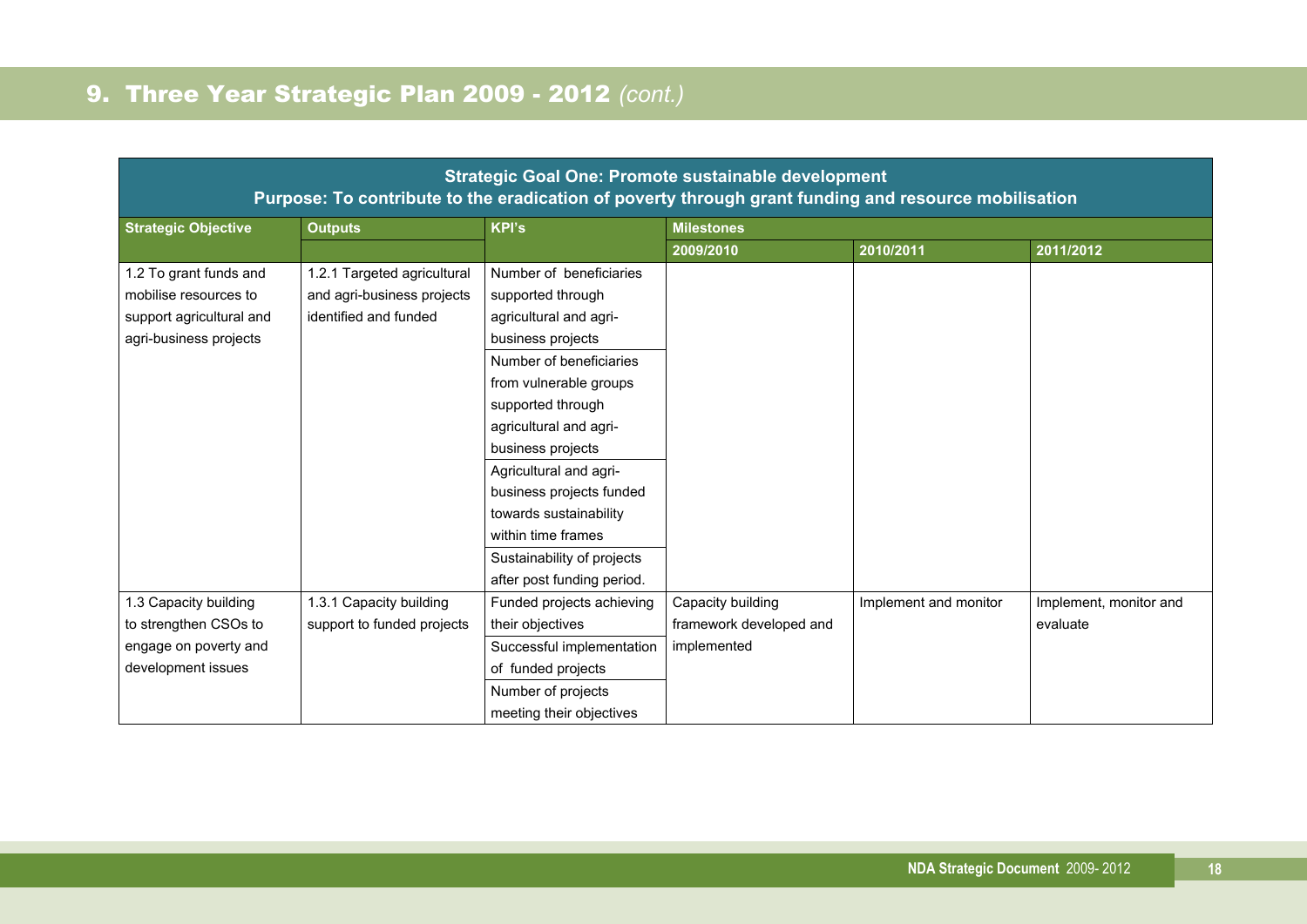|                                                                                                  |                                                                                   |                                                                                        | Strategic Goal Two: Promote organisational sustainability, development practice and excellence<br>Purpose: To develop additional income streams to build and sustain the capacity to enable us to operate efficiently and effectively |                                                                                                                              |                                                                                                                              |  |  |  |
|--------------------------------------------------------------------------------------------------|-----------------------------------------------------------------------------------|----------------------------------------------------------------------------------------|---------------------------------------------------------------------------------------------------------------------------------------------------------------------------------------------------------------------------------------|------------------------------------------------------------------------------------------------------------------------------|------------------------------------------------------------------------------------------------------------------------------|--|--|--|
| <b>Strategic Objectives</b>                                                                      | <b>Outputs</b>                                                                    | <b>KPI's</b>                                                                           | <b>Milestones</b>                                                                                                                                                                                                                     |                                                                                                                              |                                                                                                                              |  |  |  |
|                                                                                                  |                                                                                   |                                                                                        | 2009/2010                                                                                                                                                                                                                             | 2010/2011                                                                                                                    | 2011/2012                                                                                                                    |  |  |  |
| 2.1. Leverage and raise<br>funds / earn income from<br>identified sources                        | 2.1.1 R 50 million by 2012<br>in kind and cash in addition<br>to government grant | Sources identified and<br>partnerships established<br>to access increased<br>resources | Approved and<br>implemented resource<br>mobilisation strategy                                                                                                                                                                         | Implement and monitor<br>strategy                                                                                            | Implement, monitor and<br>evaluate strategy                                                                                  |  |  |  |
|                                                                                                  |                                                                                   | Partnership agreements<br>signed<br>Quantified value of all<br>contributions received  | Implementation of<br>agreements<br>Raise R 10 million                                                                                                                                                                                 | Implementation and<br>monitor agreements<br>Raise R 15 million                                                               | Implementation, monitor<br>and evaluate agreements<br>Raise R 25 million                                                     |  |  |  |
| 2.2 Raising of profile<br>of the organisation to<br>facilitate the leveraging                    | 2.2.1 Repositioning of the<br>organisation                                        | Resources leveraged<br>through strategic<br>partnerships                               | Branding and increased<br>visibility within the sector<br>and potential donor market                                                                                                                                                  | Maintain and boost<br>visibility and relevance                                                                               | Maintain and boost visibility<br>and relevance                                                                               |  |  |  |
| of resources through<br>partnerships                                                             |                                                                                   |                                                                                        | Develop a strategy to<br>increase visibility and<br>repositioning of the<br>organisation                                                                                                                                              | Implement and monitor                                                                                                        | Implement, monitor and<br>evaluate                                                                                           |  |  |  |
| 2.3 Create preferential<br>employment opportunities<br>for specified people with<br>disabilities | 2.3.1 Vulnerable groups<br>identified and empowered                               | Targeted percentage of<br>staff from groups with<br>disabilities employed              | Creation of an enabling<br>environment for people<br>living with disabilities, to<br>reach their full potential                                                                                                                       | Creation of an enabling<br>environment for people<br>living with disabilities, to<br>reach their full potential              | Creation of an enabling<br>environment for people<br>living with disabilities, to<br>reach their full potential              |  |  |  |
|                                                                                                  |                                                                                   |                                                                                        | Implementation and<br>evaluation of employment<br>equity plan and policy<br>Implementation of the<br>Occupational Health and                                                                                                          | Implementation and<br>evaluation of employment<br>equity plan and policy<br>Implementation of the<br>Occupational Health and | Implementation and<br>evaluation of employment<br>equity plan and policy<br>Implementation of the<br>Occupational Health and |  |  |  |
|                                                                                                  |                                                                                   | Disabled groups<br>empowered                                                           | Safety Act<br>Target 2% of total staff for<br>disabled groups                                                                                                                                                                         | Safety Act<br>Target 2% of total staff for<br>disabled groups                                                                | Safety Act<br>Target 2% of total staff for<br>disabled groups                                                                |  |  |  |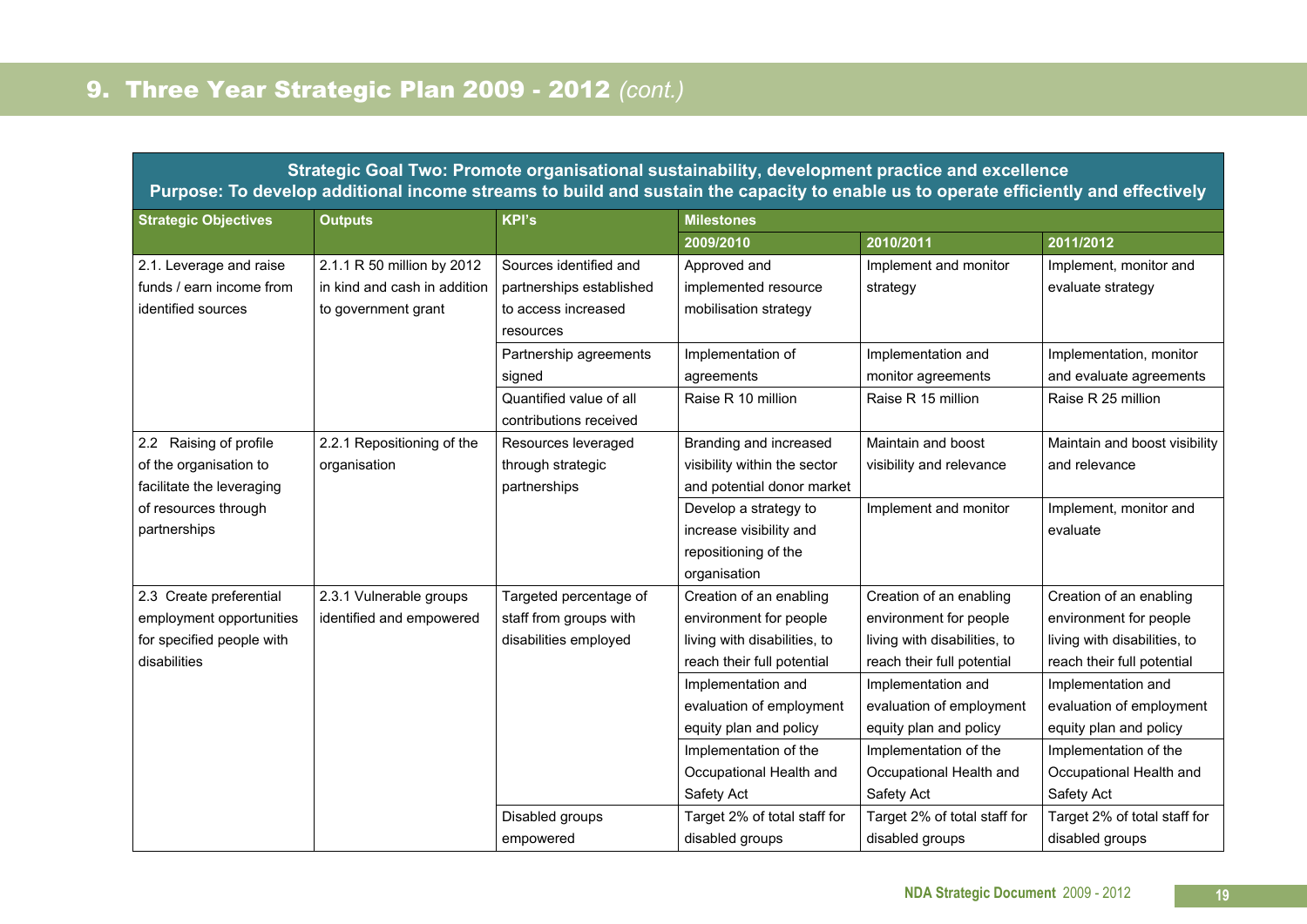|                                                                   | Strategic Goal Two: Promote organisational sustainability, development practice and excellence<br>Purpose: To develop additional income streams to build and sustain the capacity to enable us to operate efficiently and effectively |                                                |                                                                                                          |                                               |                                              |
|-------------------------------------------------------------------|---------------------------------------------------------------------------------------------------------------------------------------------------------------------------------------------------------------------------------------|------------------------------------------------|----------------------------------------------------------------------------------------------------------|-----------------------------------------------|----------------------------------------------|
| <b>Strategic Objectives</b>                                       | <b>Outputs</b>                                                                                                                                                                                                                        | <b>KPI's</b>                                   | <b>Milestones</b>                                                                                        |                                               |                                              |
| 2.4 Improve business<br>efficiencies including<br>operating costs | 2.4.1 Reduce costs to<br>achieve a 65% direct<br>project funding /35%                                                                                                                                                                 | Develop and implement<br>cost allocation model | Cost allocation model<br>developed and<br>implemented                                                    | Implementation and<br>evaluation of the model | Implement, monitor and<br>evaluate the model |
|                                                                   | support and administration<br>Approved cost containment<br>costs split<br>model and budgeting<br>methodology                                                                                                                          |                                                | Cost containment<br>Model and budgeting<br>methodology approved                                          | Implementation and<br>evaluation of the model | Implement, monitor and<br>evaluate the model |
|                                                                   | 2.4.2 Approved and<br>aligned organisational<br>structure to strategy                                                                                                                                                                 | HR plan aligned to<br>structure                | Business process mapping<br>Approved organisational<br>structure<br>Job profiling and policies<br>review | Implementation and<br>monitoring of the model | Implement, monitor and<br>evaluate the model |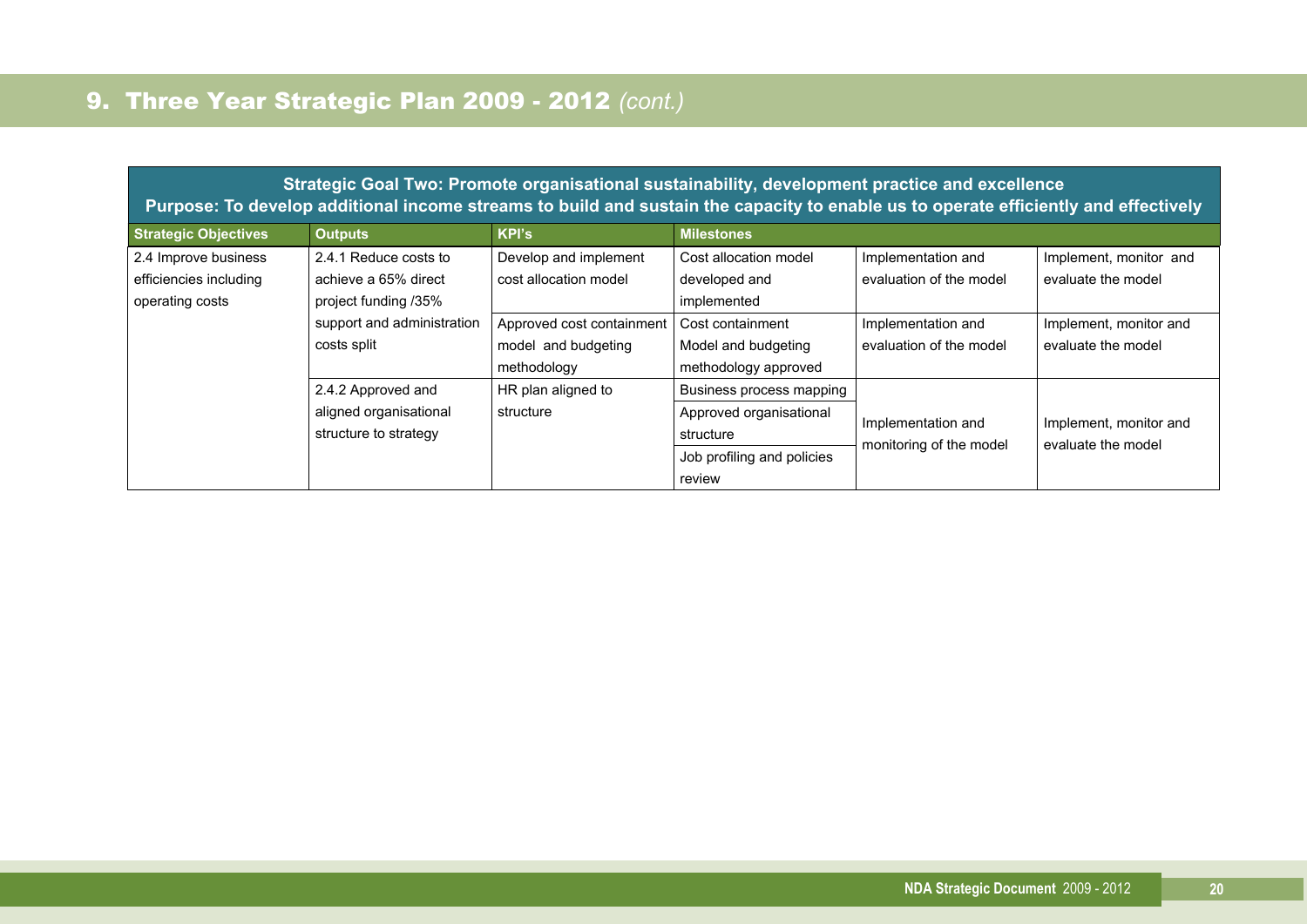|                             | Strategic Goal Two: Promote organisational sustainability, development practice and excellence<br>Purpose: To develop additional income streams to build and sustain the capacity to enable us to operate efficiently and effectively |                           |                             |                          |                         |
|-----------------------------|---------------------------------------------------------------------------------------------------------------------------------------------------------------------------------------------------------------------------------------|---------------------------|-----------------------------|--------------------------|-------------------------|
| <b>Strategic Objectives</b> | <b>Outputs</b>                                                                                                                                                                                                                        | <b>KPI's</b>              | <b>Milestones</b>           |                          |                         |
| 2.5 Effective business      | 2.5.1 Best practice policies,                                                                                                                                                                                                         | Integrated, aligned and   | Review, update and train    |                          |                         |
| systems and governance      | procedures and unit                                                                                                                                                                                                                   | compliant policies        | on policies                 |                          |                         |
|                             | strategies                                                                                                                                                                                                                            |                           | Institutionalise and        |                          |                         |
|                             |                                                                                                                                                                                                                                       |                           | implement performance       |                          |                         |
|                             |                                                                                                                                                                                                                                       |                           | management                  |                          |                         |
|                             |                                                                                                                                                                                                                                       |                           | Service level agreements    | Implement, update and    | Implement, monitor and  |
|                             |                                                                                                                                                                                                                                       |                           | signed between units        | evaluate                 | evaluate                |
|                             | 2.5.2 Unit strategies                                                                                                                                                                                                                 | Approved unit strategies  | Develop and implement       |                          |                         |
|                             | aligned to NDA strategy                                                                                                                                                                                                               | or plans approved by the  | the strategy                |                          |                         |
|                             |                                                                                                                                                                                                                                       | Committees                |                             |                          |                         |
|                             |                                                                                                                                                                                                                                       | Unit contribution towards |                             |                          |                         |
|                             |                                                                                                                                                                                                                                       | the NDA strategy          |                             |                          |                         |
|                             | 2.5.3 Compliance and                                                                                                                                                                                                                  | Effective risk management | Review and maintain risk    |                          |                         |
|                             | good governance                                                                                                                                                                                                                       | and internal controls     | management strategy         | Evaluate and monitor the | Maintain, evaluate and  |
|                             |                                                                                                                                                                                                                                       |                           | Address and manage all      | risk management strategy | monitor risk management |
|                             |                                                                                                                                                                                                                                       |                           | internal and external audit |                          | strategy                |
|                             |                                                                                                                                                                                                                                       |                           | findings                    |                          |                         |
|                             |                                                                                                                                                                                                                                       | Ongoing meeting of all    | Compliance reporting        | Compliance reporting     | Compliance reporting    |
|                             |                                                                                                                                                                                                                                       | legislative obligations   |                             |                          |                         |
|                             | 2.5.4 Living the NDA                                                                                                                                                                                                                  | Values embedded           | Values embedded in          | Values embedded in       | Values embedded in      |
|                             | values                                                                                                                                                                                                                                | and lived within the      | organisational culture      | organisational culture   | organisational culture  |
|                             |                                                                                                                                                                                                                                       | organisation              | and in performance          | and in performance       | and in performance      |
|                             |                                                                                                                                                                                                                                       |                           | agreements                  | agreements               | agreements              |

**21**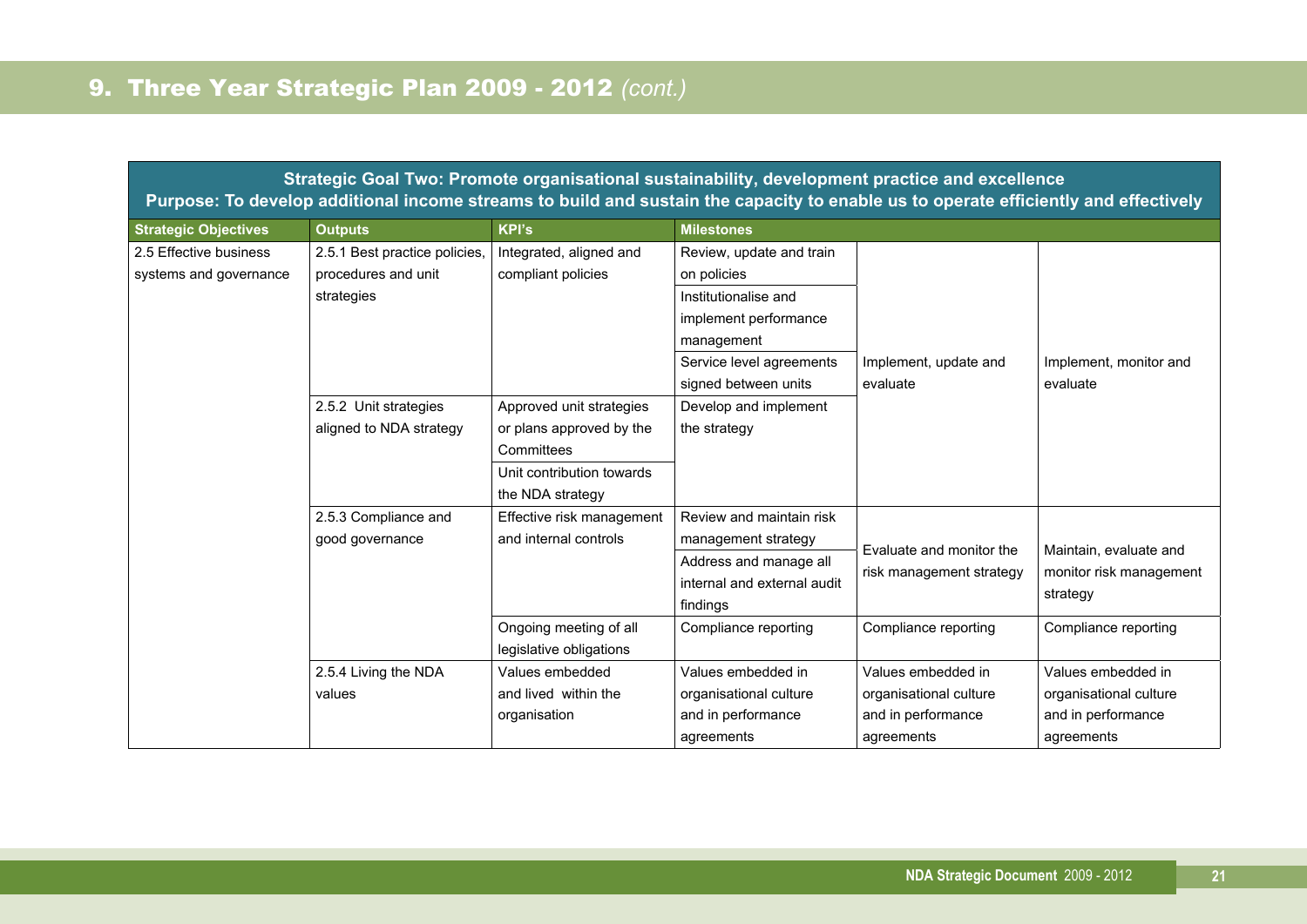| Strategic Goal Three: Promote interface between CSO's, Research Institutions,<br>Development Practitioners and the State on development issues<br>Purpose: To facilitate dialogue to inform development policy and service delivery |                              |                          |                          |                            |                           |  |  |
|-------------------------------------------------------------------------------------------------------------------------------------------------------------------------------------------------------------------------------------|------------------------------|--------------------------|--------------------------|----------------------------|---------------------------|--|--|
| <b>Strategic Objective</b>                                                                                                                                                                                                          | <b>Outputs</b>               | <b>KPI's</b>             | <b>Milestones</b>        |                            |                           |  |  |
|                                                                                                                                                                                                                                     |                              |                          | 2010/2011<br>2009/2010   |                            | 2011/2012                 |  |  |
| 3.1 Facilitate dialogue                                                                                                                                                                                                             | 3.1.1 Sector relevant        | Date upon which the plan | Develop and commence     | Implement and monitor      | Implement, monitor and    |  |  |
| and consultation within the                                                                                                                                                                                                         | and recognised plan for      | will be approved by the  | implementation of plan   | plan                       | evaluate plan             |  |  |
| development sector                                                                                                                                                                                                                  | dialogue                     | Board                    |                          |                            |                           |  |  |
|                                                                                                                                                                                                                                     | 3.1.2 Measure efficacy       | Quality, efficiency and  | Development of tools for | Utilisation of research    | Monitoring and evaluation |  |  |
|                                                                                                                                                                                                                                     | of dialogues facilitated on  | effectiveness of the     | measurement and conduct  | reports                    | of implementation of      |  |  |
|                                                                                                                                                                                                                                     | public policy, grant funding | dialogues                | research                 |                            | research data             |  |  |
|                                                                                                                                                                                                                                     | and service delivery issues  |                          |                          |                            |                           |  |  |
|                                                                                                                                                                                                                                     | 3.1.3 Dialogues facilitated  | Number of dialogues held | Develop a plan and       | Dialogue engagement and    | Conduct impact assesment  |  |  |
|                                                                                                                                                                                                                                     | on relevant development      |                          | conduct an audit of the  | implementation of the plan | and evaluation of the     |  |  |
|                                                                                                                                                                                                                                     | <i>issues</i>                |                          | development sector       |                            | plan and continue with    |  |  |
|                                                                                                                                                                                                                                     |                              |                          | platforms for dialogue   |                            | implementation strategy   |  |  |
|                                                                                                                                                                                                                                     |                              |                          |                          | NDA National Conference    | Impact and evaluation of  |  |  |
|                                                                                                                                                                                                                                     |                              |                          |                          |                            | outcomes of conference    |  |  |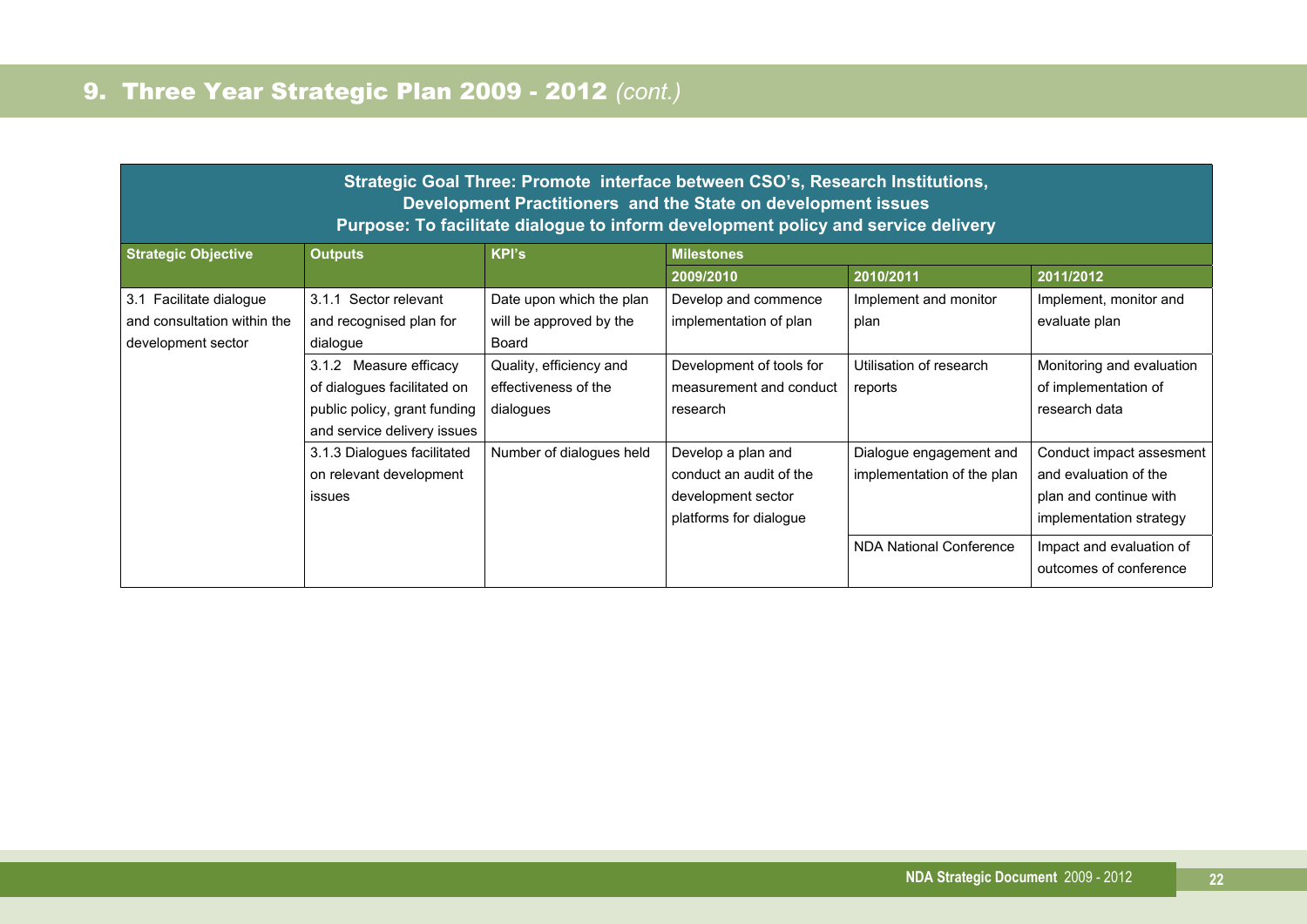**Strategic Goal Four: Facilitate research that informs grant funding decisions, procedures and development policy Purpose: To facilitate information and knowledge generation to strengthen the development programming of the NDA and informing development practice and policy**

| <b>Strategic Objectives</b>                                           | <b>KPI's</b><br><b>Outputs</b>                                                                |                                                                      | <b>Milestones</b>                                                                      |                                                                                                                                                                  |                                                                                                                                |  |
|-----------------------------------------------------------------------|-----------------------------------------------------------------------------------------------|----------------------------------------------------------------------|----------------------------------------------------------------------------------------|------------------------------------------------------------------------------------------------------------------------------------------------------------------|--------------------------------------------------------------------------------------------------------------------------------|--|
|                                                                       |                                                                                               |                                                                      | 2009/2010                                                                              | 2010/2011                                                                                                                                                        | 2011/2012                                                                                                                      |  |
| 4.1 Maintain accurate development<br>information to inform the sector | 4.1.1 Functional<br>database                                                                  | Database with relevant<br>and up to date<br>information              | Linkage formalised within<br>the sector<br>Updated database                            | Update and monitor use of<br>database                                                                                                                            | Update monitor and<br>evaluate use of database                                                                                 |  |
| 4.1.2 Functional<br>resource centre                                   |                                                                                               | Relevant and up to<br>date information in the<br>resource centre     | Resource centre<br>maintained with relevant<br>development information                 | Update and monitor use of<br>resource centre                                                                                                                     | Update monitor and<br>evaluate use of resource<br>centre                                                                       |  |
| 4.2 Measure performance and impact<br>of NDA funded projects          | 4.2.1 Detailed<br>reports of funded<br>projects                                               | Date by which<br>the reports will be<br>submitted                    | Conduct base line, due<br>diligence, mid-term<br>evaluations and close out<br>projects | Develop tools and conduct<br>base line, due diligence,<br>mid-term evaluations and<br>close out projects<br>Conduct evaluations of<br>previously funded projects | Monitor and evaluate the<br>usage of tools for base<br>line, due diligence, mid-<br>term evaluations and close<br>out projects |  |
| 4.3 Research to inform grant funding                                  | 4.3.1 Sector<br>specific studies                                                              | Number of studies and<br>development policy<br>input produced        | Development of tools to<br>conduct research                                            | Utilisation of research<br>reports                                                                                                                               | Monitoring and evaluation<br>of implementation of<br>research data                                                             |  |
|                                                                       | 4.3.2 Documents<br>produced and<br>lessons shared<br>from case studies<br>to influence policy | Date by which to<br>complete document and<br>disseminate information | Analyse, share and<br>disseminate information                                          | Analyse shared and<br>disseminated information                                                                                                                   | Evaluation of the<br>process for the sharing<br>and dissemination of<br>information                                            |  |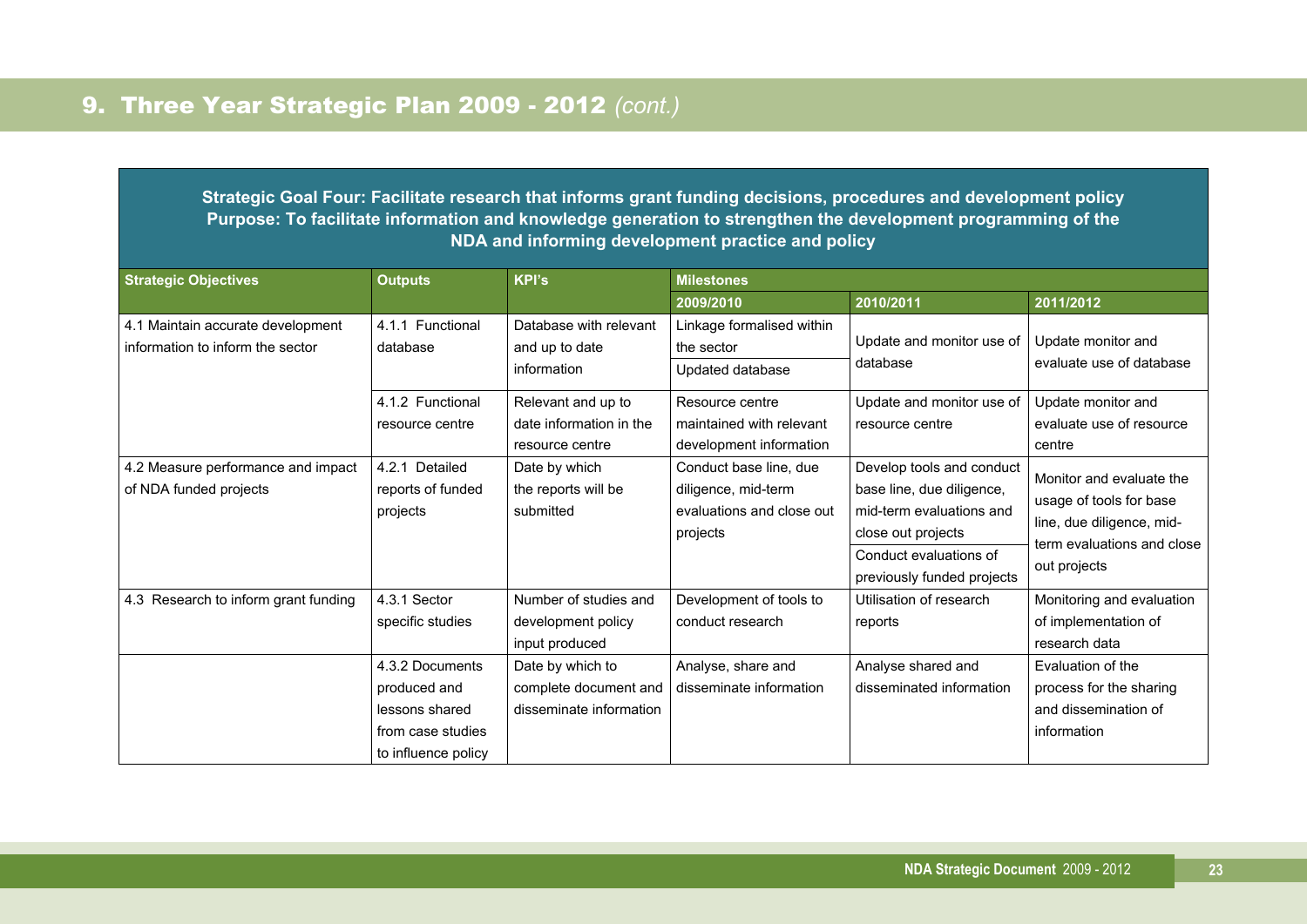## 10. NDA Consolidated Budget 2009 - 2010

| SUMMARY OF BUDGET PER DIRECTORATE FOR 2009/2010 FINANCIAL YEAR |                           |                    |
|----------------------------------------------------------------|---------------------------|--------------------|
|                                                                | <b>BUDGET</b>             | <b>BUDGET AS %</b> |
|                                                                | 2009/2010                 | <b>OF GRANT</b>    |
|                                                                |                           |                    |
| <b>MANDATE COSTS</b>                                           | 95,361,520                |                    |
| <b>PROJECT FUNDING</b>                                         | 92,648,300                |                    |
| Direct Project Funding                                         | 87,228,300                | 60.2%              |
| <b>Direct Project Costs</b>                                    | 5,420,000                 |                    |
| - Business Plans, Compliance Audits and Mediation              | 1,000,000                 |                    |
| - Improve Quality of Products                                  | 500,000                   |                    |
| - Due Dilligence Reviews                                       | 1,260,000                 |                    |
| - Baseline Studies                                             | 500,000                   |                    |
| - RFP Advertising                                              | 250,000                   |                    |
| - Branding & Launches                                          | 560,000                   |                    |
| - Provincial Costs                                             | 1,350,000                 |                    |
|                                                                |                           |                    |
| RESEARCH AND DEVELOPMENT                                       | 2,713,220                 |                    |
| <b>ADMINISTRATION COSTS</b>                                    | 26,826,709                |                    |
| <b>BOARD REMUNERATION</b>                                      | 989,215                   |                    |
| BOARD TRAVEL, ACCOMMODATION & SUBSISTENCE                      | 1,169,950                 |                    |
| <b>BOARD TRAINING &amp; OTHER COSTS</b>                        | 185,520                   |                    |
| <b>CEO'S OFFICE</b>                                            | 1,237,000                 |                    |
| <b>LEGAL AND RISK</b>                                          | 800,000                   |                    |
| <b>COMPANY SECRETARY</b>                                       | 584,274                   |                    |
| <b>PROVINCES</b>                                               | 5,750,000                 |                    |
| <b>INTERNAL AUDIT</b>                                          | 1,141,667                 |                    |
| <b>HUMAN RESOURCES</b>                                         | 2,317,719                 |                    |
| <b>FINANCE</b>                                                 | 5,537,592                 |                    |
| <b>INFORMATION TECHNOLOGY</b>                                  | 3,162,052                 |                    |
| <b>MARKETING AND COMMUNICATIONS</b>                            | 3,270,000                 |                    |
| DEVELOPMENT MANAGEMENT                                         | 681,720                   |                    |
| <b>Total Costs Before Staff Costs</b>                          | 122,188,229               |                    |
| <b>STAFF COSTS</b>                                             |                           |                    |
| <b>TOTAL BUDGET EXPENDITURE</b>                                | 48,593,771<br>170,782,000 |                    |
|                                                                |                           |                    |
| <b>Total income available</b>                                  | 170,782,000               |                    |
| Grant from Department of Social Development                    | 144,782,000               |                    |
| <b>Interest Earned on Bank Balances</b>                        | 26,000,000                |                    |
| DEFICIT/(SURPLUS)                                              | 0                         |                    |
|                                                                |                           |                    |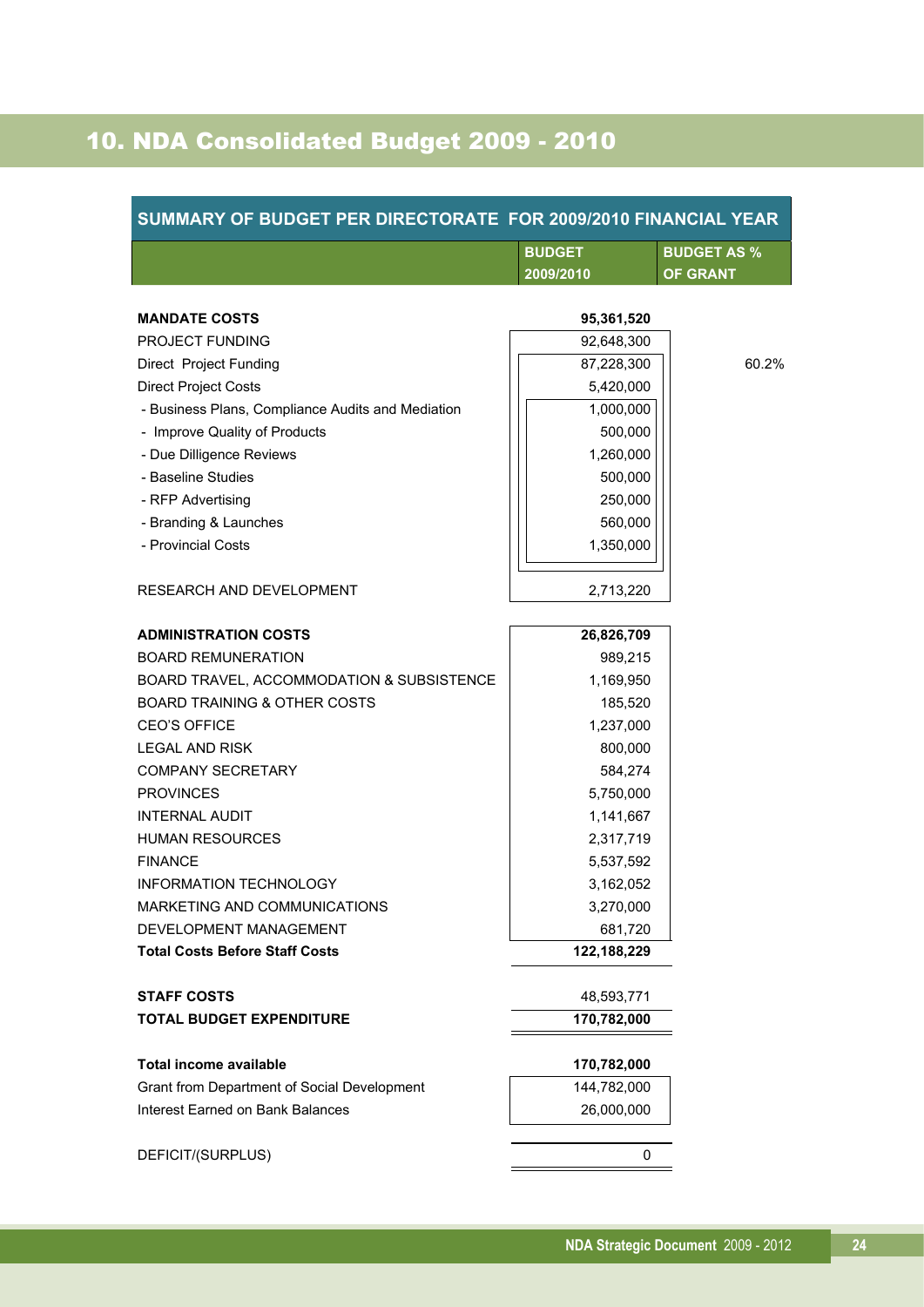## 11. Budget Based on Strategic Objectives

| RECONCILIATION OF THE BUDGET BASED ON STRATEGIC OBJECTIVES                                       |                                                                             |                                 |                                    |                 |                                                                                             |                                                         |                                 |                                  |                                 |              |                                     |                                     |                                       |
|--------------------------------------------------------------------------------------------------|-----------------------------------------------------------------------------|---------------------------------|------------------------------------|-----------------|---------------------------------------------------------------------------------------------|---------------------------------------------------------|---------------------------------|----------------------------------|---------------------------------|--------------|-------------------------------------|-------------------------------------|---------------------------------------|
|                                                                                                  | <b>CEO'S OFFICE</b>                                                         | <b>LEGAL AND</b><br><b>RISK</b> | <b>COMPANY</b><br><b>SECRETARY</b> | <b>PROJECTS</b> | <b>RESEARCH</b><br><b>AND</b><br>DEVELOPMENT                                                | <b>MARKETING</b><br><b>AND</b><br><b>COMMUNICATIONS</b> | <b>INTERNAL</b><br><b>AUDIT</b> | <b>HUMAN</b><br><b>RESOURCES</b> | <b>FINANCE</b><br><b>AND IT</b> | <b>TOTAL</b> | <b>Budget Year 1</b><br>$(2009-10)$ | <b>Budget Year 2</b><br>$(2010-11)$ | <b>Budget Year 3</b><br>$(2011 - 12)$ |
| <b>Strategic Goal 1</b>                                                                          |                                                                             | Promote sustainable development |                                    |                 |                                                                                             |                                                         |                                 |                                  |                                 |              |                                     |                                     |                                       |
| 1.1 To grant funds and support CSOs to successfully implement<br>poverty eradication projects.   | $\mathbf{0}$                                                                | $\mathbf{0}$                    | $\mathbf 0$                        | 71 578 300      | $\mathbf 0$                                                                                 | 1 060 000                                               | $\mathbf{0}$                    | $\mathbf 0$                      | $\mathbf 0$                     | 72 638 300   | 72 638 300                          | 73 487 414                          | 81 788 655                            |
| 1.2 To grant funds and mobilise resources to support agricultural<br>and agri-business projects. | $\overline{0}$                                                              | $\Omega$                        | 0                                  | 14 000 000      | $\mathbf 0$                                                                                 | $\mathbf{0}$                                            | $\Omega$                        | $\mathbf 0$                      | $\mathbf{0}$                    | 14 000 000   | 14 000 000                          | 14 000 000                          | 10 000 000                            |
| 1.3 Capacity building to strengthen CSOs to engage on poverty<br>and development issues.         | $\mathbf{0}$                                                                | $\Omega$                        | $\Omega$                           | 3 500 000       | 0                                                                                           | $\Omega$                                                | $\Omega$                        | $\mathbf 0$                      | $\mathbf 0$                     | 3 500 000    | 3 500 000                           | 3 530 000                           | 4 288 000                             |
| <b>SUB-TOTAL</b>                                                                                 | 0                                                                           | $\mathbf{0}$                    | 0                                  | 89 078 300      | $\mathbf{0}$                                                                                | 1 060 000                                               | $\mathbf 0$                     | $\mathbf{0}$                     | $\mathbf 0$                     | 90 138 300   | 90 138 300                          | 91 017 414                          | 96 076 655                            |
| <b>Strategic Goal 2</b>                                                                          | Promote organisational sustainability, development practice and excellence. |                                 |                                    |                 |                                                                                             |                                                         |                                 |                                  |                                 |              |                                     |                                     |                                       |
|                                                                                                  |                                                                             |                                 |                                    |                 |                                                                                             |                                                         |                                 |                                  |                                 |              |                                     |                                     |                                       |
| 2.1 Leverage and raise funds/earn income from identified<br>sources                              | 577 000                                                                     | $\mathbf{0}$                    | $\mathbf{0}$                       | 1 000 000       | 0                                                                                           | $\mathbf{0}$                                            | $\mathbf{0}$                    | $\mathbf 0$                      | 0                               | 1577000      | 1577000                             | 1 309 200                           | 1910000                               |
| 2.2 Raising of the NDA profile to facilitate the leveraging of<br>resources through partnerships | $\mathbf{0}$                                                                | $\Omega$                        | $\mathbf{0}$                       | $\Omega$        | 0                                                                                           | 1780 000                                                | $\mathbf{0}$                    | $\mathbf{0}$                     | 0                               | 1780 000     | 1780 000                            | 2834282                             | 2522898                               |
| 2.3 Create preferencial employment opportunities for specified<br>people with disabilities       | $\overline{0}$                                                              | $\Omega$                        | $\Omega$                           | $\Omega$        | $\Omega$                                                                                    | $\mathbf 0$                                             | $\mathbf 0$                     | 100 000                          | 0                               | 100 000      | 100 000                             | 180 000                             | 230 000                               |
| 2.4 Improve business efficiencies including operating costs                                      | $\overline{0}$                                                              | $\mathbf{0}$                    | $\mathbf 0$                        | $\mathbf{0}$    | 548 220                                                                                     | 910 000                                                 | $\mathbf 0$                     | 1 297 469                        | $\mathbf{0}$                    | 2755689      | 2755689                             | 3 572 157                           | 5 591 934                             |
| 2.5 Effective business systems and governance                                                    | 660 000                                                                     | 800 000                         | 2928959                            | 6 431 720       | $\mathbf{0}$                                                                                | 30 000                                                  | 1 141 667                       | 920 250                          | 8 699 644                       | 21 612 240   | 21 612 240                          | 23 127 268                          | 23 421 621                            |
| <b>SUB-TOTAL</b>                                                                                 | 1 237 000                                                                   | 800 000                         | 2928959                            | 7 431 720       | 548 220                                                                                     | 2720 000                                                | 1 141 667                       | 2 3 1 7 7 1 9                    | 8 699 644                       | 27 824 929   | 27 824 929                          | 31 022 907                          | 33 676 453                            |
| <b>Statregic Goal 3</b>                                                                          | Promote interface between CSO's and state on development issues             |                                 |                                    |                 |                                                                                             |                                                         |                                 |                                  |                                 |              |                                     |                                     |                                       |
| 3.1 Facilitate dialogue and consultation within the development<br>sector                        | $\overline{0}$                                                              | $\Omega$                        | 0                                  | $\Omega$        | 900 000                                                                                     | 300 000                                                 | $\mathbf{0}$                    | $\mathbf 0$                      | $\mathbf 0$                     | 1200 000     | 1 200 000                           | 800 000                             | 716 667                               |
| <b>SUB-TOTAL</b>                                                                                 | $\mathbf{0}$                                                                | $\mathbf{0}$                    | 0                                  | $\mathbf 0$     | 900 000                                                                                     | 300 000                                                 | $\mathbf 0$                     | $\mathbf 0$                      | $\mathbf 0$                     | 1 400 000    | 1 400 000                           | 1 100 000                           | 1800 001                              |
| <b>Strategic Goal 4</b>                                                                          |                                                                             |                                 |                                    |                 | Facilitate research that informs grant funding decisions, procedures and development policy |                                                         |                                 |                                  |                                 |              |                                     |                                     |                                       |
| 4.1 Maintain accurate development information to inform the<br>sector.                           | $\mathbf{0}$                                                                | $\Omega$                        | 0                                  | $\mathbf{0}$    | 100 000                                                                                     | $\mathbf{0}$                                            | $\mathbf 0$                     | $\mathbf{0}$                     | $\mathbf 0$                     | 100 000      | 100 000                             | 200 000                             | 600 000                               |
| 4.2 Measure performance and impact of NDA funded projects.                                       | $\,0\,$                                                                     | $\mathbf 0$                     | $\mathsf 0$                        | $\mathbb O$     | 1760 000                                                                                    | $\mathsf 0$                                             | $\mathsf 0$                     | $\mathbb O$                      | $\mathsf{O}\xspace$             | 1760 000     | 1760 000                            | 4 050 000                           | 4 833 334                             |
| 4.3 Research to inform grant funding.                                                            | $\mathbf 0$                                                                 | $\mathbf 0$                     | $\mathbf 0$                        | $\mathsf 0$     | 1 165 000                                                                                   | $\mathbf 0$                                             | $\mathbf 0$                     | $\mathbf 0$                      | $\mathbf 0$                     | 965 000      | 965 000                             | 1 400 000                           | 600 000                               |
| <b>SUB-TOTAL</b>                                                                                 | $\mathbf 0$                                                                 | $\mathbf{0}$                    | $\mathbf 0$                        | $\mathbf 0$     | 3 025 000                                                                                   | $\mathbf 0$                                             | $\mathbf 0$                     | $\mathbf 0$                      | $\mathbf 0$                     | 3 025 000    | 3 025 000                           | 5 650 000                           | 6 033 334                             |
| TOTAL OPERATIONAL COSTS BEFORE SALARIES                                                          | 1 237 000                                                                   | 800 000                         | 2928959                            | 96 510 020      | 4 473 220                                                                                   | 4 080 000                                               | 1 141 667                       | 2 3 1 7 7 1 9                    | 8 699 644                       | 122 188 229  | 122 188 229                         | 128 490 321                         | 13 650 3109                           |
| Staff costs                                                                                      | 3 901 557                                                                   | 623 432                         | 1578662                            | 22 724 063      | 3 447 701                                                                                   | 2 580 117                                               | 4 038 399                       | 4 292 057                        | 5 407 784                       | 48 593 771   | 48 593 771                          | 50 394 680                          | 52 914 414                            |
| <b>TOTAL FUNDS REQUIRED</b>                                                                      | 5 138 557                                                                   | 1 423 432                       | 4 507 621                          | 119 234 083     | 7920921                                                                                     | 6 660 117                                               | 5 180 066                       | 6 609 776                        | 14 107 428                      | 170 782 000  | 170 782 000                         | 178 885 000                         | 189 417 523                           |
| Total Income available                                                                           |                                                                             |                                 |                                    |                 |                                                                                             |                                                         |                                 |                                  |                                 |              | 170 782 000                         | 178 885 000                         | 189 417 523                           |
| Transfer payment from DSD                                                                        |                                                                             |                                 |                                    |                 |                                                                                             |                                                         |                                 |                                  |                                 |              | 144 782 000                         | 153 469 000                         | 163 724 000                           |
| Interest receivable                                                                              |                                                                             |                                 |                                    |                 |                                                                                             |                                                         |                                 |                                  |                                 |              | 26 000 000                          | 25 416 000                          | 25 693 523                            |
| SURPLUS/(DEFICIT)                                                                                |                                                                             |                                 |                                    |                 |                                                                                             |                                                         |                                 |                                  |                                 |              | $\mathbf{0}$                        | $\mathbf{0}$                        | $\mathbf 0$                           |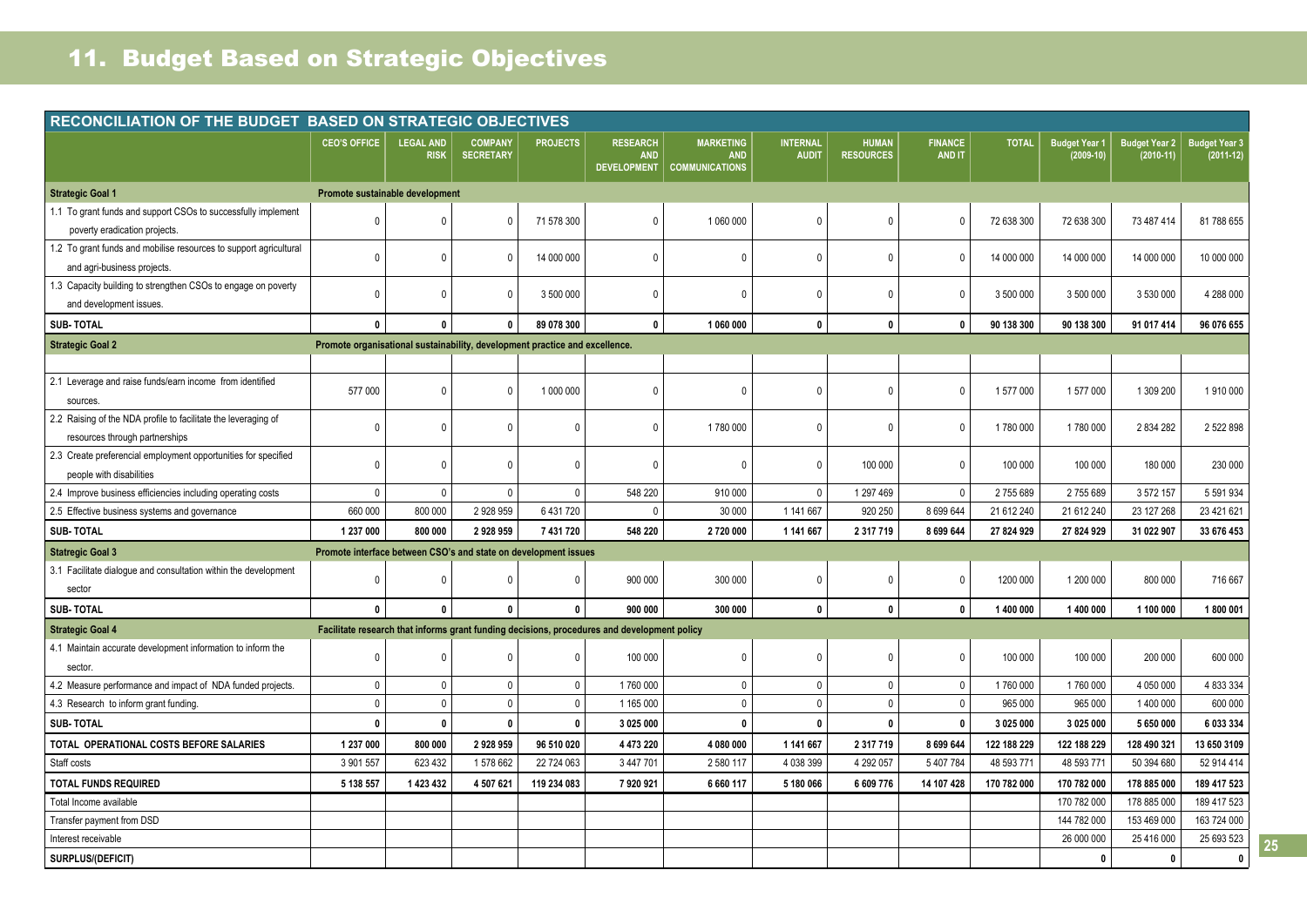| <b>Peromnes</b> | <b>Classifications</b>                                    | <b>Filled</b><br><b>Vacant</b> |                |                | To be filled |          |              |  |  |
|-----------------|-----------------------------------------------------------|--------------------------------|----------------|----------------|--------------|----------|--------------|--|--|
| <b>Level</b>    |                                                           |                                |                | 2009/10        | 2010/11      | 2011/12  | <b>Posts</b> |  |  |
| P <sub>3</sub>  | <b>Chief Executive Officer</b>                            | 1                              | $\Omega$       | 0              | 0            | $\Omega$ |              |  |  |
| P <sub>4</sub>  | Executive Managers, Directorate Heads                     | 7                              | $\Omega$       | 0              | 0            | $\Omega$ |              |  |  |
| P <sub>5</sub>  | Company Secretary, Resource and Stakeholder Manager       | 1                              |                |                | 0            | $\Omega$ |              |  |  |
| P <sub>6</sub>  | Provincial Managers, Legal and Risk Managers, HR          | 17                             | $\overline{2}$ | $\overline{2}$ | 0            | $\Omega$ | 21           |  |  |
|                 | Managers, Financial Managers, Senior Researcher, Internal |                                |                |                |              |          |              |  |  |
|                 | <b>Auditors Managers</b>                                  |                                |                |                |              |          |              |  |  |
| P7              | Various Specialist, Assistant Company Secretary, CIO, e-  | 4                              |                |                | 1            | $\Omega$ |              |  |  |
|                 | Manager                                                   |                                |                |                |              |          |              |  |  |
| P <sub>8</sub>  | Development Managers, Senior Internal Auditor, External   | 28                             | 2              | $\Omega$       | 12           | $\Omega$ | 42           |  |  |
|                 | Communications Officer, R&D Specialists                   |                                |                |                |              |          |              |  |  |
| P <sub>9</sub>  | Financial Accountant, IT Engineer, HR Officer, Internal   | 5                              |                | $\Omega$       | $\Omega$     | $\Omega$ | 6            |  |  |
|                 | Auditor, Data Specialists, Supply Chain Officer, Internal |                                |                |                |              |          |              |  |  |
|                 | <b>Communications Officers</b>                            |                                |                |                |              |          |              |  |  |
| P <sub>10</sub> | Specific Administration Supply Chain Assistants,          | 4                              | $\Omega$       | 0              | $\Omega$     | $\Omega$ |              |  |  |
| P11             | Programme Administrators, Accounts Clerks, Administration | 23                             |                |                |              | $\Omega$ | 25           |  |  |
|                 | Assistants                                                |                                |                |                |              |          |              |  |  |
| P <sub>12</sub> | <b>Registration Officer</b>                               | 1                              | $\mathbf{0}$   | 0              | $\Omega$     | $\Omega$ |              |  |  |
| P <sub>13</sub> | Receptionist                                              | 1                              | $\Omega$       | 0              | $\Omega$     | $\Omega$ |              |  |  |
| P <sub>14</sub> | Courier /Driver                                           | $\mathbf 1$                    | $\mathbf{0}$   | 0              | $\Omega$     | $\Omega$ |              |  |  |
| P <sub>15</sub> | n/a                                                       | 0                              | $\mathbf{0}$   | 0              | 0            | 0        | <sup>n</sup> |  |  |
| P <sub>16</sub> | n/a                                                       | 0                              | $\Omega$       | 0              | 0            | 0        |              |  |  |
| P17             | <b>Office Assistants</b>                                  | $\overline{7}$                 | $\Omega$       | 0              | $\Omega$     | 0        |              |  |  |
| <b>TOTAL</b>    |                                                           | 100                            |                | 5              | 14           | $\bf{0}$ | 126          |  |  |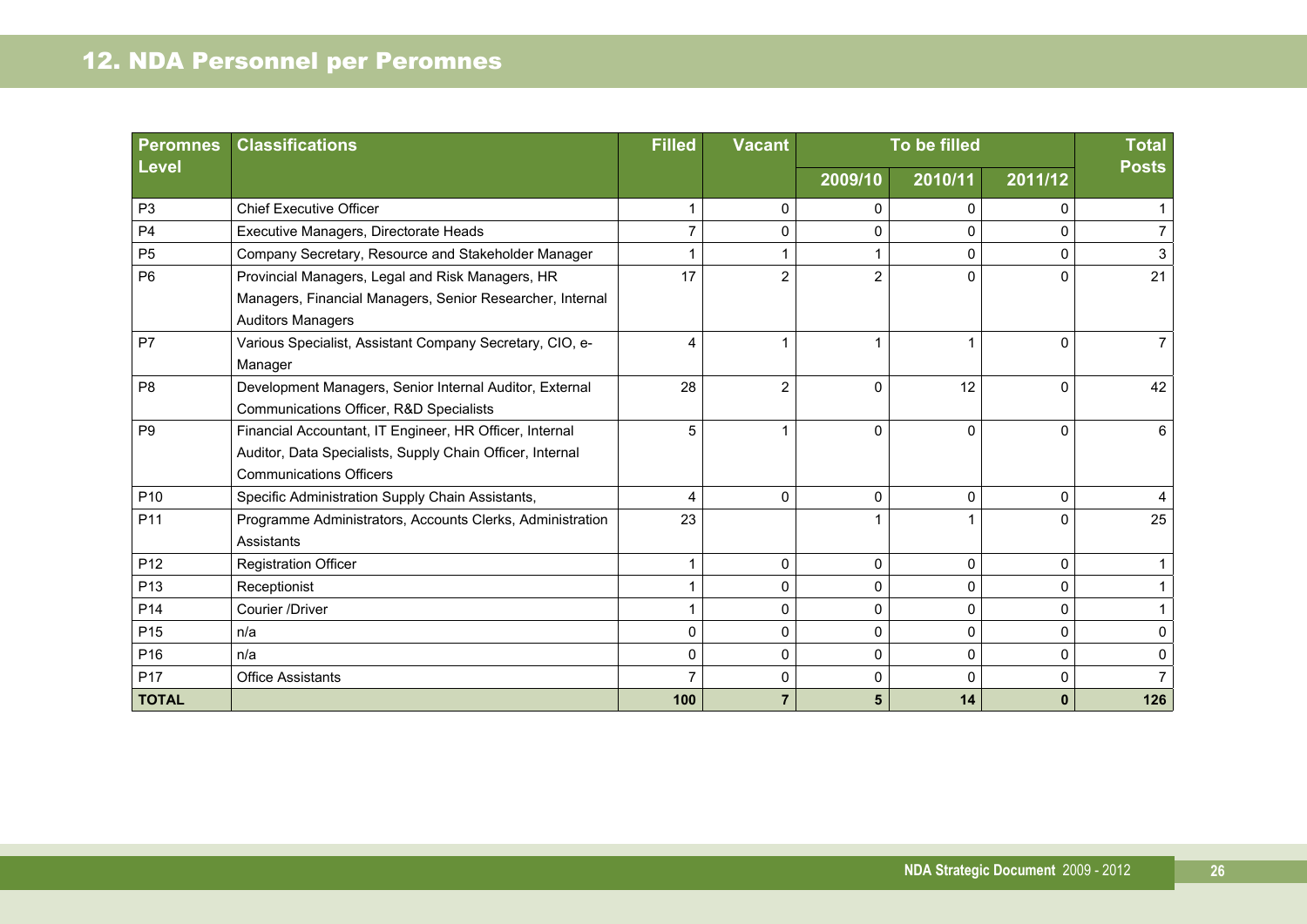The implications of the 2009 - 2012 strategy on Human Resources (HR) are the following:

#### **12.1 The alignment of the structure with strategy:**

HR is embarked on a process of re-structuring the current organisational structure to align it with the revised organisational strategy. The structuring process is aimed at addressing deeprooted problems through the implementation of the strategy, the new organisational model and through developing integrated business processes for the entire organisation, which will include effective governance and management. The structuring process will be conducted in three phases. Phase one is mainly focused on conducting and analysing the current situation and development of the HR Plan. A draft report has been completed and submitted for approval. Phase two will concentrate mainly on designing the Structure and the decision level. Phase three will be the implementation where a Competency Assessment & Matching People to Jobs & Structure will be conducted.

In line with the above, a need exists to improve the current systems, governance and processes to align the structure with strategy. These will ensure proper alignment and will assist the organisation in addressing future competency gaps, developing, and retaining the critical employees and skills needed to achieve its strategic goals and objectives.

The following are critical elements / organisational values which are of paramount importance in the optimisation of organisational and employee performance:

- Organisational Interventions: such as reorganisation or changes to the existing culture; leadership style and communication.
- Position Classification: reviewing of current job profiles to better reflect future functional

 requirements; adding new job classifications and reallocating job classes.

- Staff Development: to prepare employees for specific positions, occupations and develop needed competencies.
- People Management Processes: Performance management, rewards and recognition, and training and development, and optimum employee well-being.
- Succession Planning: to prepare and ensure that there are highly qualified people capable of filling critical positions.

A talent management, retention and succession planning strategy will be developed to enable the:

- Retention: to encourage employees to stay in the organisation.
- Recruitment / Selection: to find and hire qualified and competent candidates
- Performance Management System: A three-tiered Performance Management System approach will be adopted to create a performance-oriented culture.

#### **12.1.1 Competency framework:**

Given the strategic focus for the next three years (2009 - 2012) the focus of HR will be to reposition the organisation to fulfill the mandate of re-skilling, re-training and development of staff. The current employees' capacity in terms of numbers, competencies and utilisation are not at the level required to meet the strategic demands of the organisation. Therefore, developing and implementing a comprehensive competency framework against which employees can manage their careers and performance is urgently required. HR needs to assess the competency gaps of employees.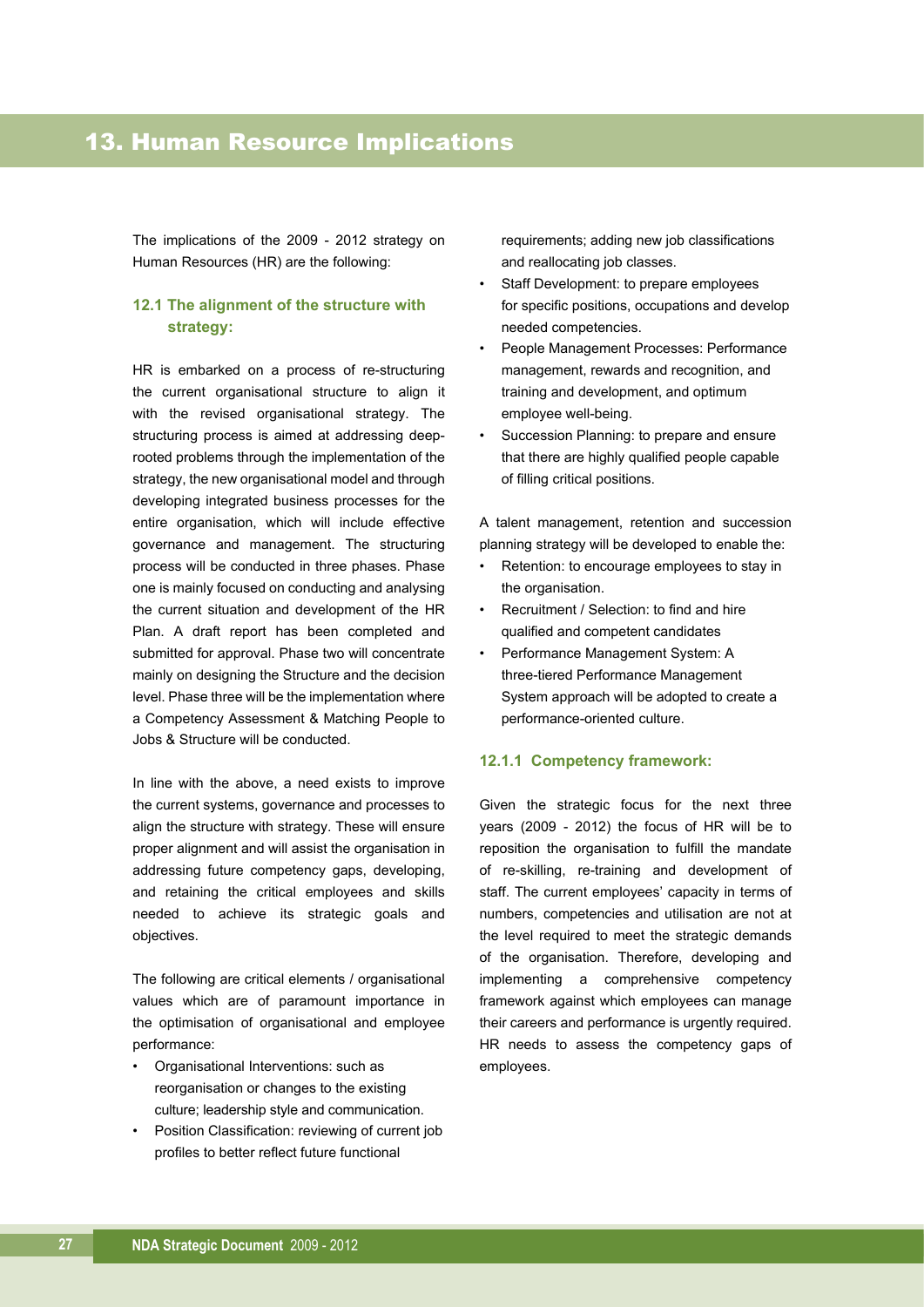### 14. Project Funding Criteria

## **Adjudication Criteria for Funding of Projects used by the Projects and Programmes Steering Committee:**

To promote eradication of poverty and its causes, a project should:

- Serve the population of a targeted poverty pocket area
- Address economic and social inequalities, including gender inequalities
- Promote tangible quality of life improvements by facilitating the satisfaction of basic needs for the targeted population and/or
- Generate opportunities for employment and income earning

To promote community ownership of the development process, a project should:

- Ensure self-initiative and participation during project planning, management and implementation phases
- Promote balanced gender involvement including active participation of women in decision-making structures
- Present opportunities for the community beneficiaries to voice poverty-related issues
- Facilitate a high level of awareness of the project within the local community
- Facilitate adoption/acceptance by the community of project proposals
- Promote community ownership of the project benefits
- Demonstrate project accountability to beneficiaries and governing structures
- Provide opportunities for capacity building, skills transfer and other measures to address obstacles that prevent or limit community participation and self initiative

To adopt a broad-based approach to addressing poverty and its causes, a project should:

• Consider a multiplicity of community needs

- Provide an opportunity for other development initiatives within the community
- Where appropriate, make reference to existing Government and/or other relevant development initiatives

To optimise the effective use of resources / skills through a partnership approach, by:

- Indicating opportunities for cooperation with other relevant parties
- Proposing relevant partnerships with other parties on the basis of clearly defined competencies and roles

To build sustainability and quality development into the project, a project should:

- Demonstrate appropriateness of project solutions and results in relation to problems identified
- Provide objective and project purpose indicators reflecting the social and economic impact of the project on the community
- Demonstrate the project's suitability in terms of the social, cultural and environmental characteristics of the area
- Demonstrate long term feasibility in technical, financial and organisational terms

#### The NDA does not fund:

- Workshops and conferences, unless they are integral to the functioning of a project or programme to gain or renew a mandate or to consult a recipient community about the project design and implementation.
- Research for individual gain or profit
- Once-off activities
- Large-scale infrastructure projects that are the responsibility of national,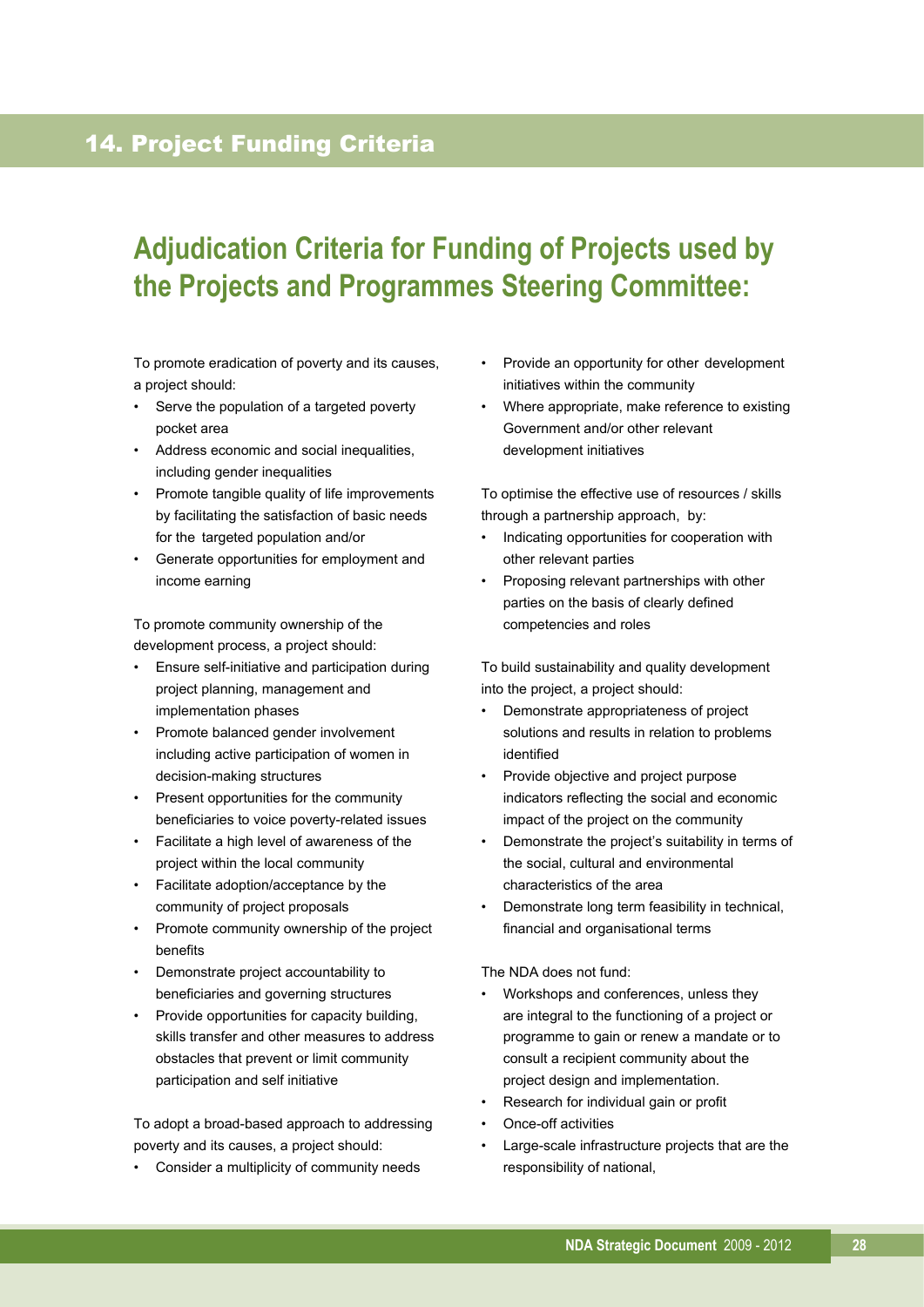## 14. Project Funding Criteria *(cont.)*

 provincial or local government, including schools, offices, water, sanitation and road works

- Capital expenditure such as land, buildings, vehicles or other major capital, unless they are in support of project implementation
- Disaster relief
- Educational institutions, schools, universities or colleges
- Local, provincial or national government or parastatals, directly or indirectly
- Capital for small, medium or micro enterprises
- Bursaries
- Political organisations or activities or any activity that promotes party political division, sexism, racism or regionalism
- Museums and conservation projects
- Projects outside South Africa
- Denominational activities
- Activities that may cause environmental degradation
- Organisations with a history of misuse of funds or whose grants have been suspended by the NDA.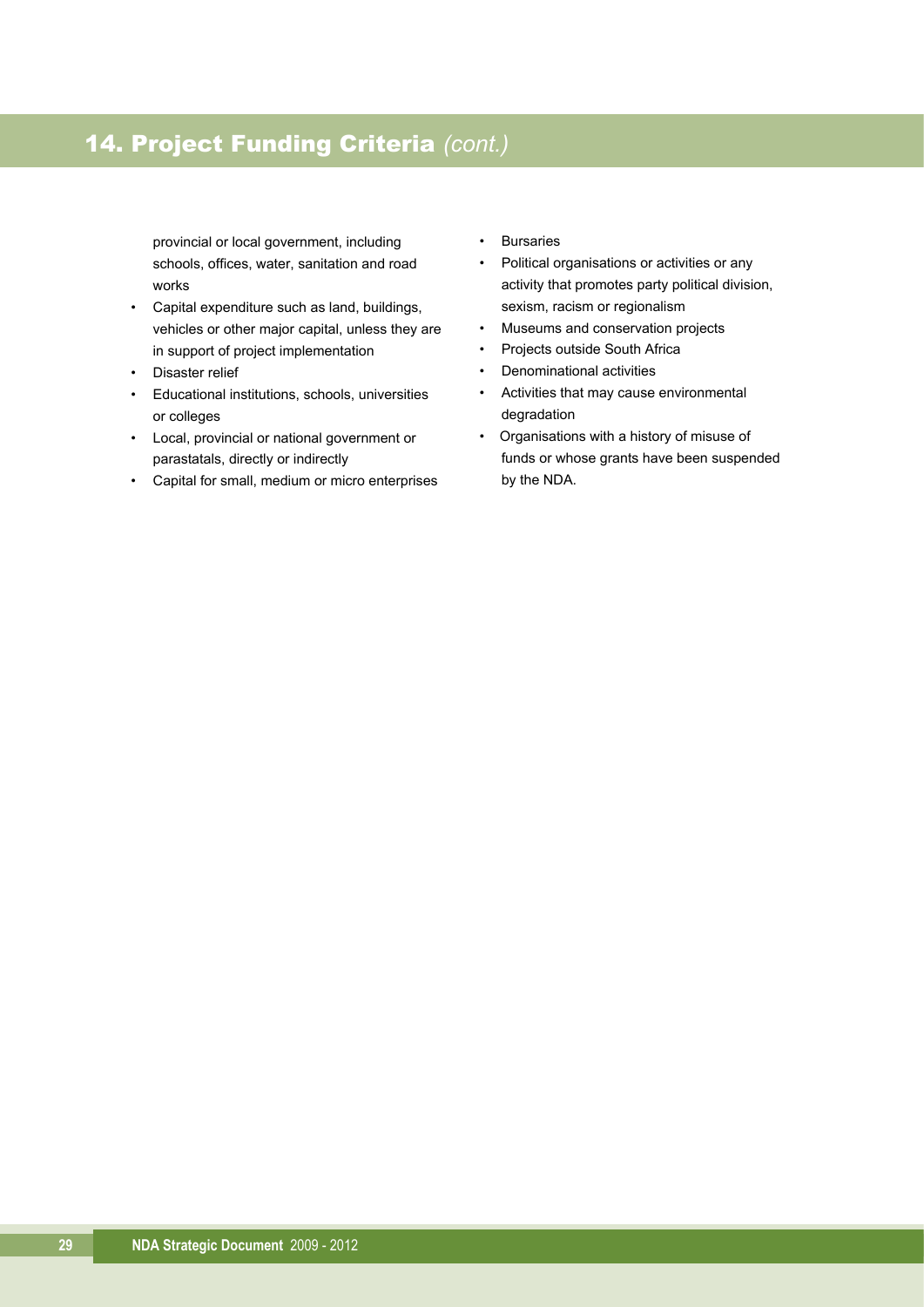For the purposes of the NDA and its organisational Strategic Plan, the following terms, abbreviations and acronyms are defined:

| Asgi-SA -    |                          | Accelerated Shared Growth Initiative of South Africa |
|--------------|--------------------------|------------------------------------------------------|
| CBO          | $\overline{\phantom{0}}$ | Community-based Organisation                         |
| CSO          | $\qquad \qquad -$        | Civil Society Organisation                           |
| DSD          | $\qquad \qquad -$        | Department of Social Development                     |
| <b>EAP</b>   | $\qquad \qquad -$        | Employees Assistance Programme                       |
| EXCO         | $\qquad \qquad -$        | <b>Executive Committee</b>                           |
| <b>FBO</b>   | $\qquad \qquad -$        | Faith-based Organisation                             |
| HR I         | $\qquad \qquad -$        | Human Resources                                      |
| IA           | $\qquad \qquad -$        | <b>Internal Auditor</b>                              |
| IDP          | $-$                      | Integrated Development Programme                     |
| IR           | $\overline{\phantom{0}}$ | Industrial Relations                                 |
| <b>ISRDP</b> | $\qquad \qquad -$        | Integrated Sustainable Rural Development Programme   |
| ΙT           | $\overline{\phantom{0}}$ | Information Technology                               |
| LRAD         | $\qquad \qquad -$        | Land Redistribution for Agricultural Reform          |
| <b>NDA</b>   | $\qquad \qquad -$        | National Development Agency                          |
| NGO 1        | $\qquad \qquad -$        | Non-governmental Organisation                        |
| OHS          | $\qquad \qquad -$        | Occupational Health and Safety                       |
| R&D          | $\overline{\phantom{a}}$ | Research and Development                             |
| <b>PF</b>    | $\qquad \qquad -$        | Programme Formulation                                |
| PGDS         | $\qquad \qquad -$        | Provincial Growth and Development Strategy           |
| <b>RFP</b>   | $\overline{\phantom{0}}$ | Request for Proposal                                 |
| SMME         | $\overline{\phantom{a}}$ | Small, Medium-sized and Micro Enterprises            |
| <b>UPR</b>   | $\equiv$                 | Urban Renewal Programme                              |
|              |                          |                                                      |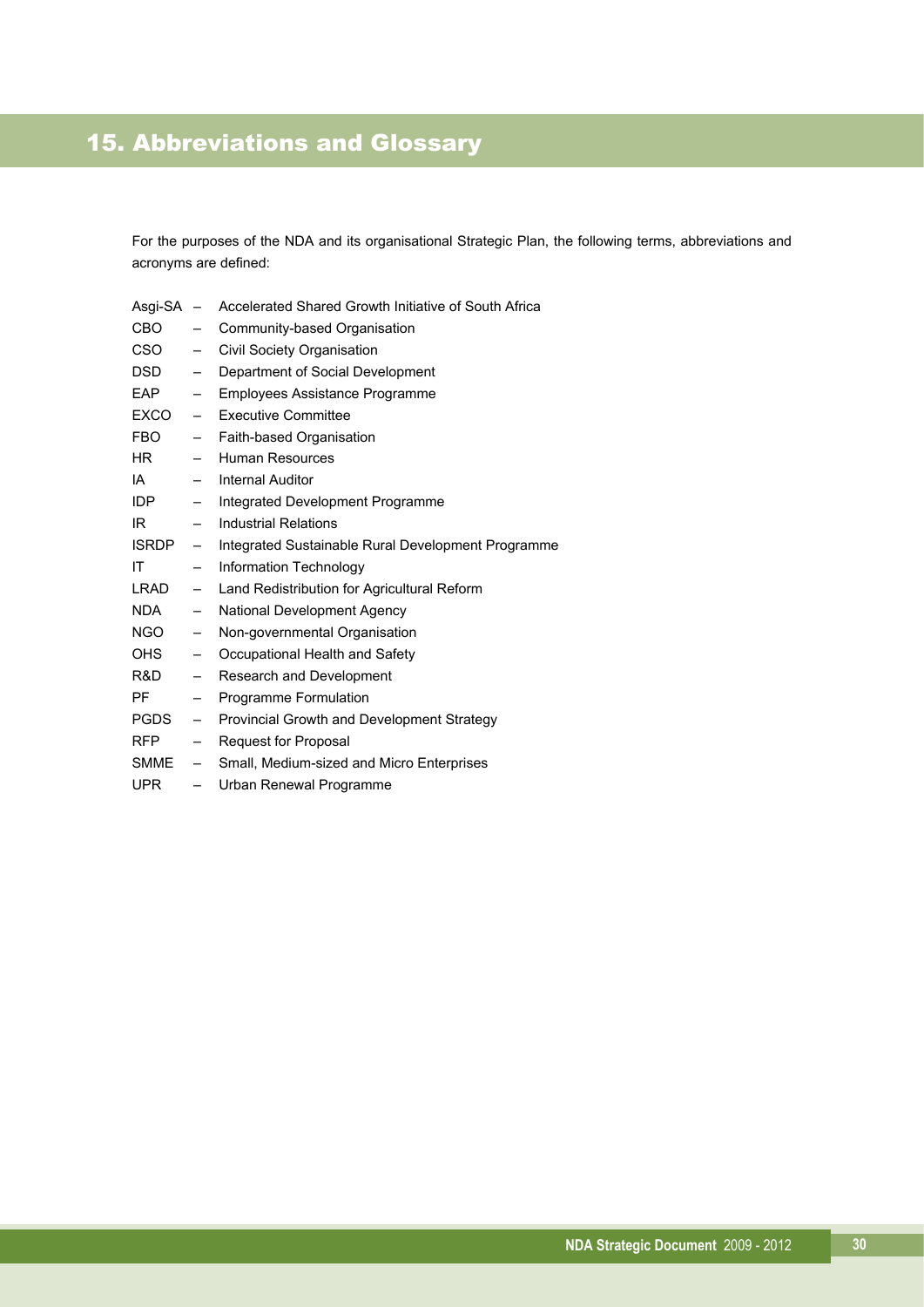### 16. Our Provincial Contact Details

#### **EASTERN CAPE**

Ground Floor, Berea Terraces 3 Berea Terrace, Berea, East London Tel: 043 721 1226 043 721 1227 / 043 721 2094 Fax: 043 721 2096 Email: ecapeprovince@nda.org.za Provincial Manager: Eurica Palmer

#### **KWAZULU NATAL**

Suite 1202, Nedbank Centre 303 Smith Street, DURBAN 4001 Tel: 031 305 5542 Fax: 031 305 5140 Email: kznprovince@nda.org.za Provincial Manager: Xolani Zungu

#### **NORTH WEST**

Office 0113A, First Floor, West Gallery Megacity, Mmabatho PO BOX 6118, Mmabatho, 2735 Tel: 018 392 6892 OR 018 384-3374 Fax: 018 392 5432 Email: northwestprovince@nda.org.za Provincial Manager: David Potlako Ntlatleng

#### **FREE STATE**

2nd Floor, Office No 209, Quantum Building 172 Zastron Street Bloemfontein 9300 Postnet Suite 131 Private Bag X 01 Brandhof 9324 Tel: 051 430 2024 OR 448 8084 / 447 3680 / 3683 Fax: 051 430 3376 EXT: 2509 Email: freestateprovince@nda.org.za Provincial Manager: Dr Anthony Bouwer

#### **LIMPOPO**

Bonitas Building, 22 Hans Van Rensburg Street, Polokwane Tel: 015 291 2492 Reception Ext (2201) Fax: 015 295 7586 Email: limpopoprovince@nda.org.za Provincial Manager: Prof Zach Chuenyane

#### **NORTHERN CAPE**

2nd Floor, Flaxley House Du Toitspan Road, Kimberley, 8301 Tel: 053 831 4828/9 Fax: 053 831 4824 Email: northerncapeprovince@nda.org.za Provincial Manager: Clive Moses

#### **GAUTENG**

10th Floor, Braamfontein Centre 23 Jorissen Street, Braamfontein, 2017 Tel: 011 339 6410 Fax: 011 339 6410 Email: gautengprovince@nda.org.za Provincial Manager: Kwazi Mazibuko

#### **MPUMALANGA**

Biwater Building, Office 103 16 Branders Street, Nelspruit Tel: 013 755 1478 Fax: 013 753 2244 Email: mpumalangaprovince@nda.org.za Provincial Manager: Nimrod Mbele

#### **WESTERN CAPE**

2nd Floor – Chambers Building 50 Keerom Street, Cape Town Tel: 021 422 5175 Fax: 021 422 5180 EXT: 2002 Email: westerncapeprovince@nda.org.za Provincial Manager: Jessica Fortuin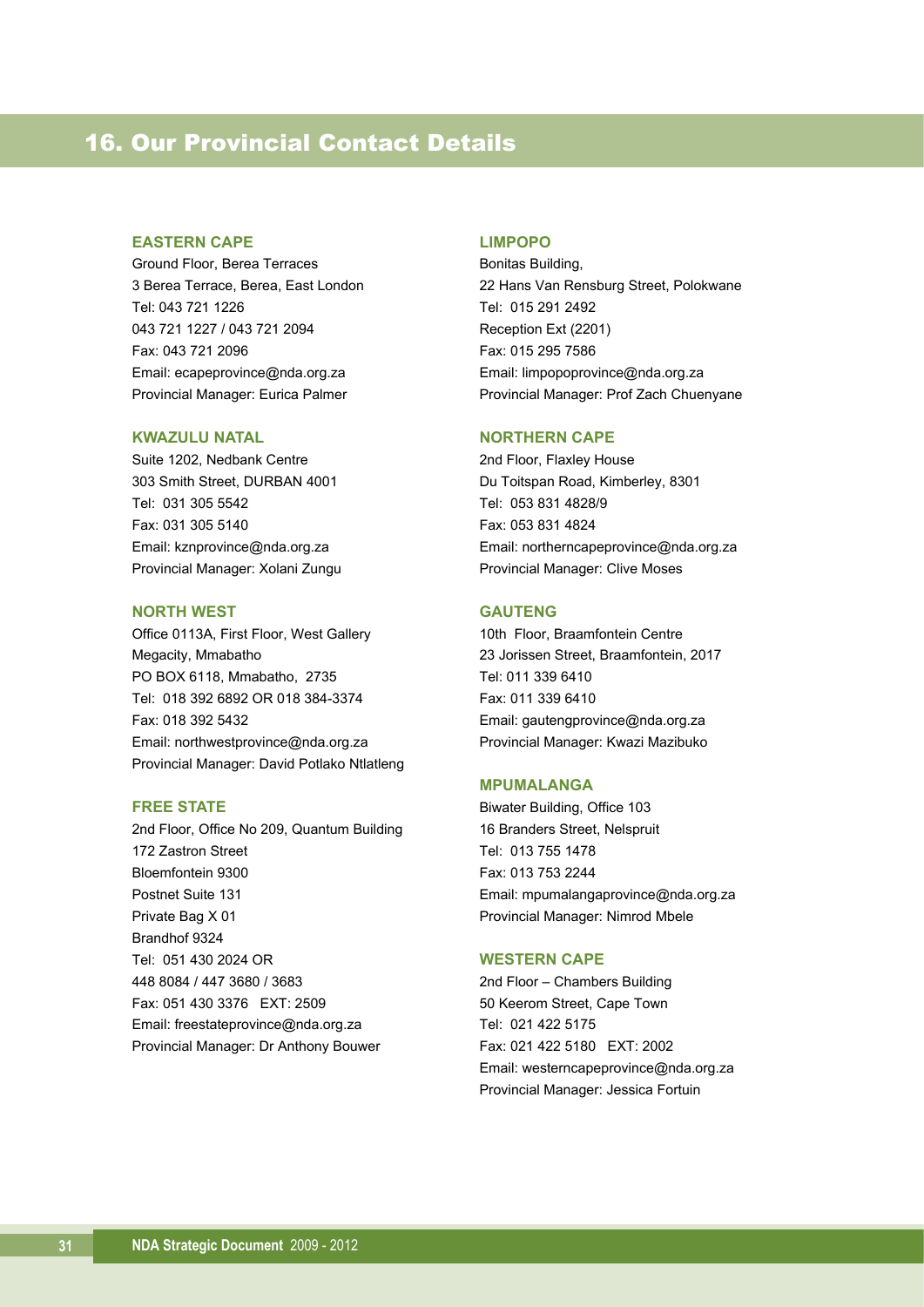# Others talk.



## We Listen at the National Development Agency!



To really understand a people's need, one has to be good at listening to them speak. At the National Development Agency we are perfecting the art of listening.

- **FUNDING**
- **CAPACITY BUILDING**
- PROMOTION OF DIALOGUE
- **FUND RAISING**
- **RESEARCH**

**Unlocking Potential** 

2nd Floor 31 Princess of Wales Terrace Parktown 2193 011 018 5500 Tel: Fax: 011 018 5602 Web: www.nda.org.za